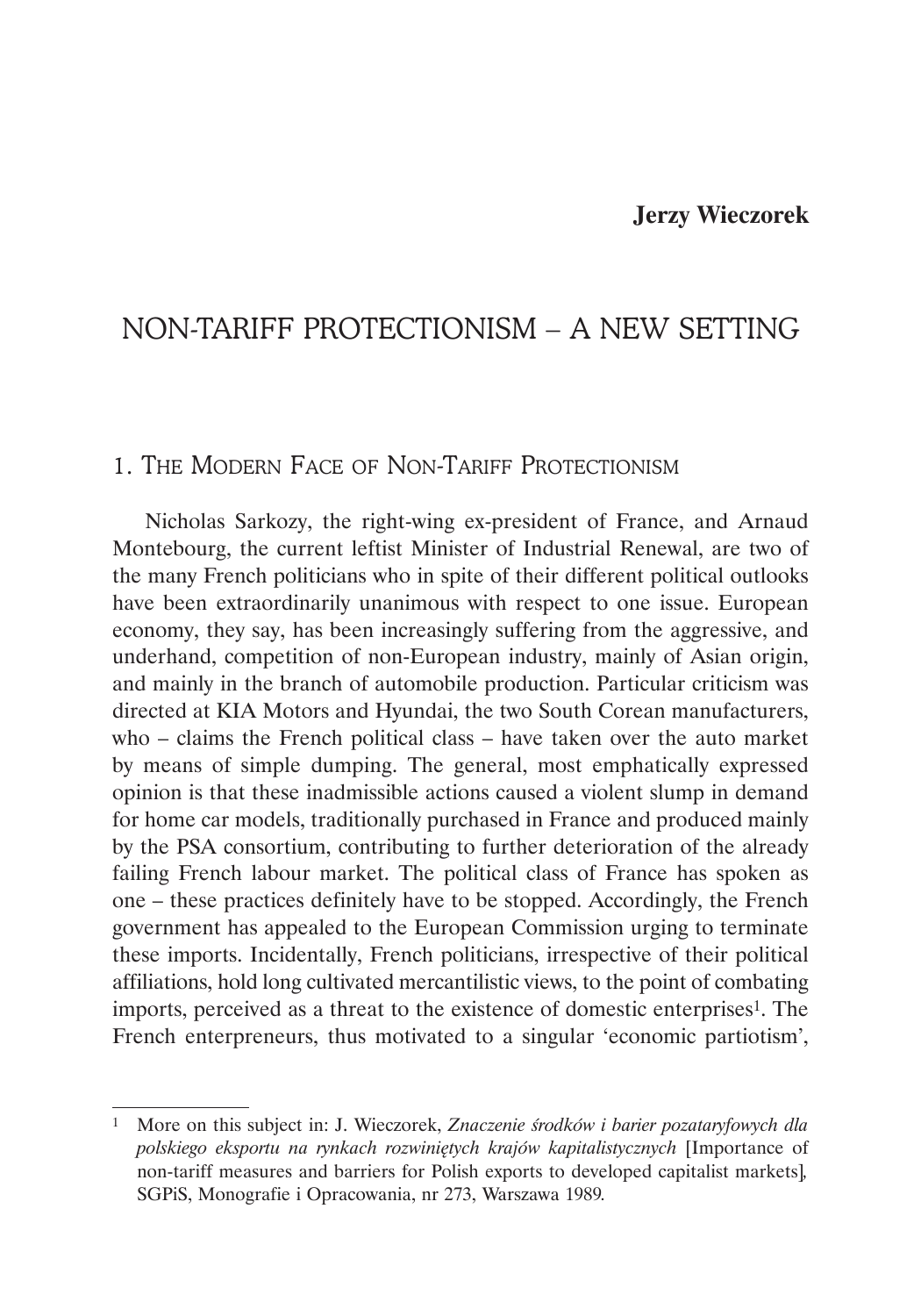are encouraged to invest only at home, or to repatriate the capital invested elsewhere2.

At this stage it is difficult to judge what position EC is going to take. However, aside from the strictly procedural issues which determine both if the antidumping proceedings are instituted, and these proceedings' possible results, this case gives occasion to frame several relevant observations.

First, during a slump in the world economy, clearly indicated by the present recession in many developed countries, and particularly acute in the heavily indebted and even less competitive economy of France, the appeals for increased protection of economic sectors from the 'threat of unfair competition' occur with more or less automatic regularity.

Second, the liberalization of international exchange – already accomplished or still under multilateral negotiation in the present WTO Doha round – has seriously limited the room for maneuvre within the accessible and, in WTO's opinion, legal methods of restricting undesirable import.

Third, survey of the use of protective measures suggests that non-tariff measures (NTMs) are the ones most willingly selected. Their variety, and especially their discretionary nature – dependent, among other things, on home legislation, rather opaque to external monitoring – makes them convenient for unrestricted use, free from outside interference.

Fourth, non-tariff measures are usually used at the demand of strong groups of interest, which exert a decisive influence on the workings of a given economy. These groups are as a rule well organized, well prepared to frame and adequately support their arguments, well equipped to raise them with appropriate state economic authorities and to effectively monitor the results of any NTMs applied. These are usually the producers, determined to look after their business. Their outlook and behaviour make them radically different from the consumers, who generally benefit from free competition, but are as a rule much dispersed and, if only for that reason, unable to competently present and enforce their demands.

Fifth, by limiting outside competition and eliminating the potential advantages of international exchange, protectionist measures generate costs which are borne mainly by the consumers, so, in the long run, by the society as a whole.

<sup>2</sup> At the insistence of political authorities and trade unions the Italian manufacturer of FIAT cars transferred the production of the popular Panda model from Poland to Italy. Incidentally, similar premises lay at the root of the concept to 'renationalize' Polish banks, the great majority of which was in the hands of foreign capital.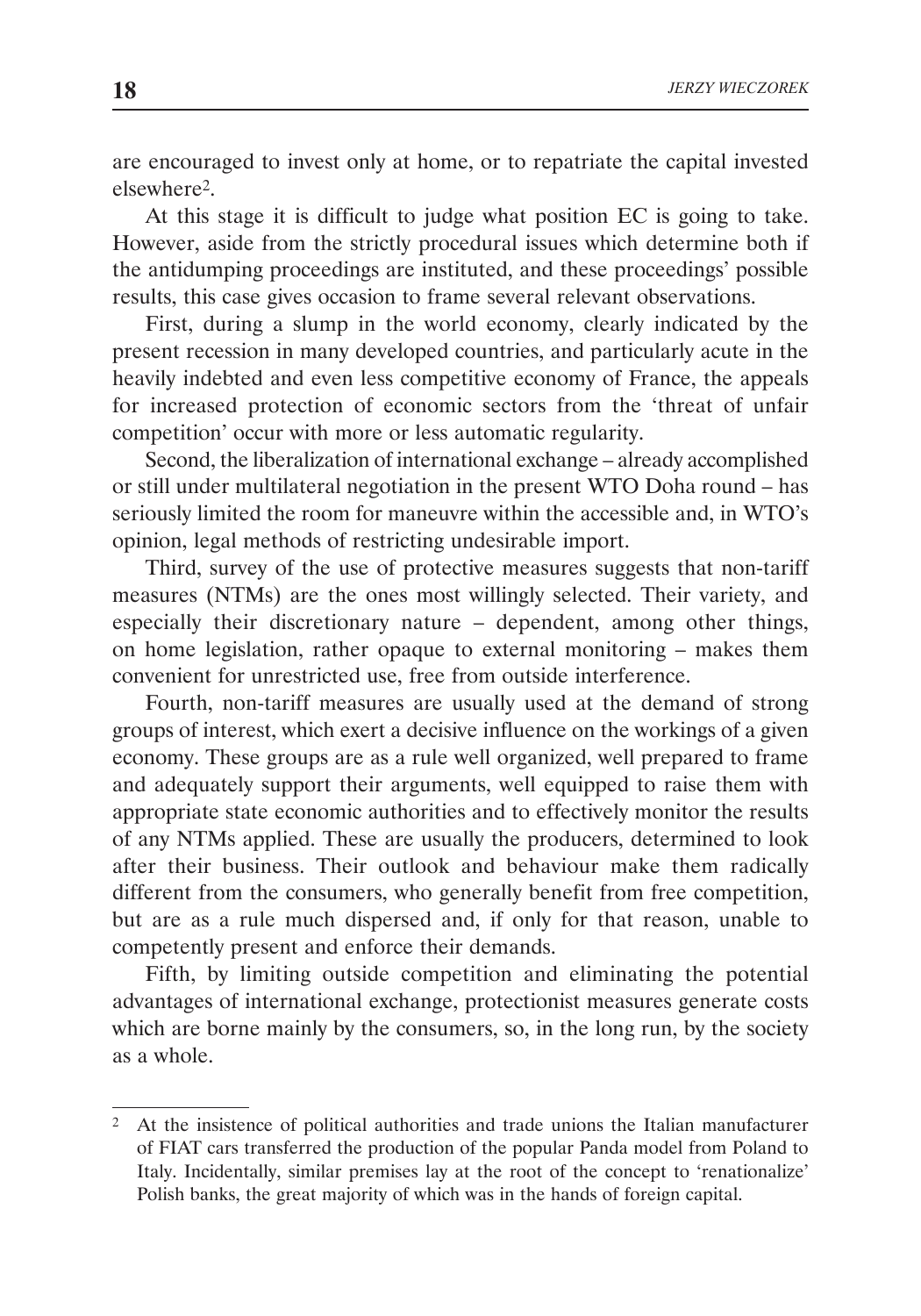Sixth, in terms of policy, the negative aspects of non-tariff protectionism might be summed up as 'impoverish thy neighbour', since it is the outside producers and exporters who ultimately 'pay' for such policy, especially as empirical research shows that they usually operate from less developed countries3.

# 2. Ambivalent Nature of NTMs

The WHO *World Trade Report 2012. Trade and Public Policies: a Closer Look at Non-tariff Measures in the 21st Century* supplies an interesting assessment of NTMs. The introduction by WTO Director General Pascal Lamy provides some reasons behind the decision to take up this issue. The first of these seems obvious: since the liberalization of tariff measures, reached uni- or multilaterally, decreased their protective potential, their function was gradually taken by non-tariff measures. Secondly, the general nature of NTMs has changed – no longer reduced to the so-called border measures, they have increasingly become an element of domestic economic policy (e.g. related to health care or environment protection). The growing

<sup>3</sup> Cf. e.g. reflections on non-tariff protectionism in: *Globalizacja i regionalizacja w gospodarce światowej* [Globalization and regionalization in world economy], R. Orłowska, K. Żołądkiewicz, eds, PWE, Warszawa 2012, pp. 86–95; J. Świerkocki, *Zarys ekonomii międzynarodowej* [Outline of international economy], PWE, Warszawa 2011, pp. 134–141; *Handel zagraniczny. Perspektywa europejska* [Foreign trade. A European perspective], A.Z. Nowak, W.M. Kozioł, eds., Wydawnictwo Wydziału Zarządzania Uniwersytetu Warszawskiego, 2011, pp. 217–221; H. James, *The End of Globalization: Lessons from the Great Depression*, Mass: Harvard University Press, Cambridge 2001; K. Budzowski, *Ekonomiczne problemy handlu międzynarodowego* [Economic problems of international trade], Krakowska Szkoła Wyższa im. A. Frycza-Modrzewskiego, Kraków 2008, pp. 119–141; R.R. Ludwikowski, *Handel międzynarodowy* [International trade], C.H. Beck, Warszawa 2006, pp. 72–108; T. Rynarzewski, A. Zielińska-Głębocka, *Międzynarodowe stosunki gospodarcze. Teoria wymiany i polityki handlu międzynarodowego*  [International economic relations. Exchange and policy theory of international trade], Wydawnictwo Naukowe PWN, Warszawa 2006, pp. 326–348; T. Białowąs, *Rozwój handlu międzynarodowego po II wojnie światowej* [Growth of international trade after WWII], Europejskie Centrum Edukacyjne, Toruń 2006, pp. 57–61; J. Misala, *Wymiana międzynarodowa i gospodarka światowa. Teoria i mechanizm funkcjonowania* [International exchange and world economy. Functioning theory and mechanics], SGH, 2005, pp. 392–395 and 401–429; T. Rynarzewski, *Strategiczna polityka handlu międzynarodowego*  [Strategic policy of international trade], PWE, Warszawa 2005; *Globalizacja a stosunki międzynarodowe* [Globalization and international relations], E. Haliżak, R. Kuźniar, J. Symonides, eds., Oficyna Wydawnicza Branta, Bydgoszcz–Warszawa 2004, pp. 87–95.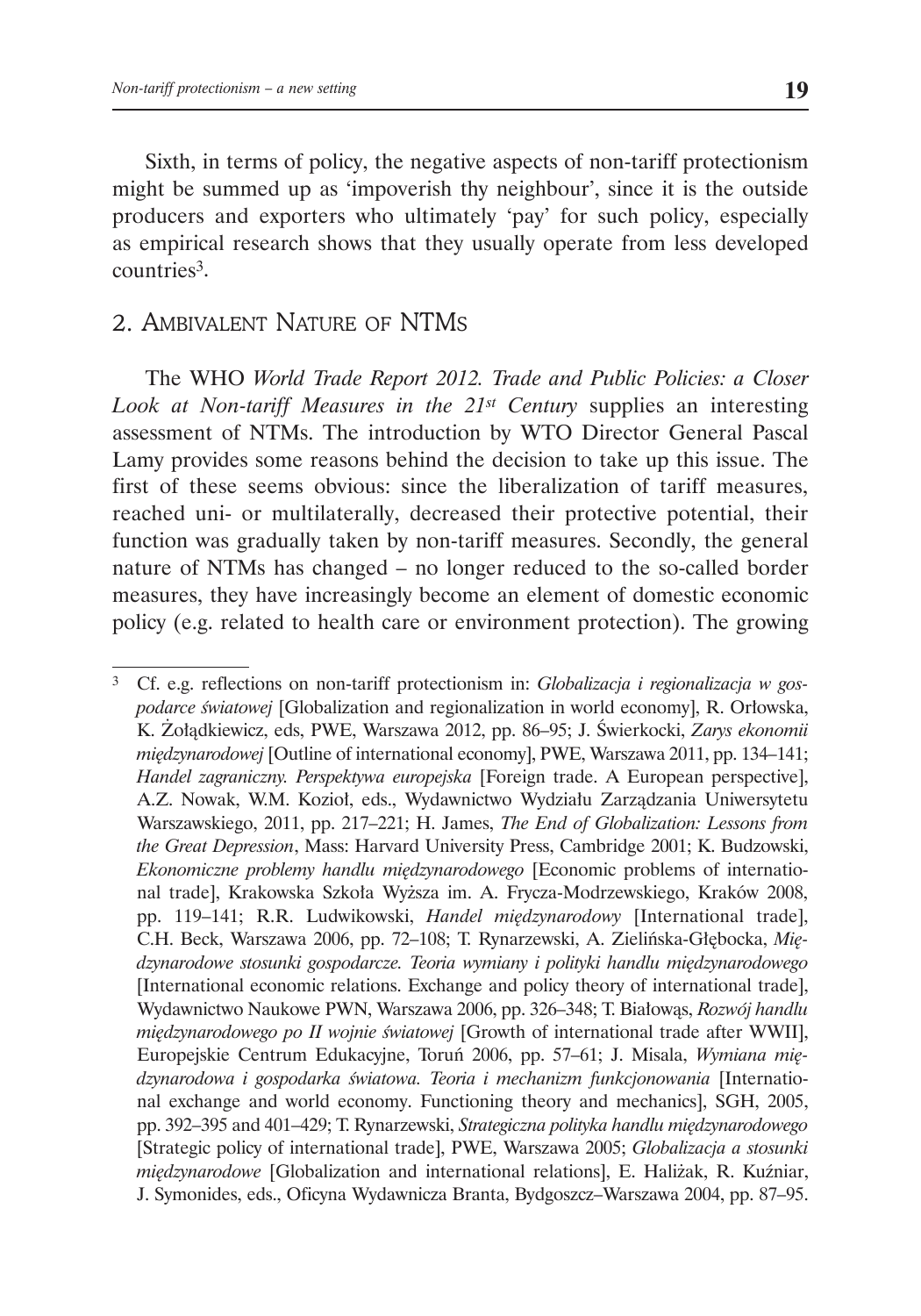anxiety caused by the extremely complex nature of non-tariff measures, their diverse forms, increasing numbers and very different effects, was another reason why NTMs were deemed to be deserving of a careful scrutiny. P. Lamy also mentions the sheer scope of the problem, not only in terms of substance, but also territory: the globalization process, through which world economy events gain an international dimension, tends to intensify the effects of NTMs on an world-wide scale. Last but not least, in view of the fact that NTMs with increasing frequency are an cause for discord between WTO members, there is no escaping the crucial question: what exactly is meant by NTMs? The literature on the subject hardly clarifies the problem; note, for example, that NTMs, implemented within a broad economic policy, domestic or foreign, are known by different names in different places. They appear under the name of non-tariff measures, non-tariff barriers, non-tariff distortions or non-tariff obstacles, while the term NTMs is also known as 'non-tariff restrictions', sometimes with additional qualifiers (e.g. restrictions on import or quantity)4. The report gives only a very general definition of these measures. For the authors, NTMs are just that – measures which are non-tariff. They make no attempt at evaluation, saying merely that NTMs influence the goods trade. Similar measures affecting the services trade, also discussed in the report, appear under a separate name of 'services measures'5.

It is difficult to miss the authors' reluctance, in their definition of NTMs, to formulate any a priori suggestion that these measures might have a negative effect on international exchange. In other words, they make no attempt to charge NTMs with a restrictive nature through calling them, for instance, 'non-tariff barriers'6. Evidently, the WTO report is loath to clearly explain why such a simplified NTMs definition was adopted, however, the provided analysis implies that it might be impossible to determine theoretically how they

<sup>4</sup> A detailed discussion of NTMs definition can be found in: J. Wieczorek, *Znaczenie środków i barier…*[Importance of non-tariff measures and barriers...], *op. cit.*, pp. 45–58.

<sup>5</sup> *World Trade Report 2012*, *op. cit.*, p. 39. This paper is mainly focused on NTMs impact on the goods trade.

<sup>6</sup> Measures such as non-tariff barriers (instruments of economic policy and formal/legal regulations) are imposed by the central economic authorities both on the national and the supranational level. Because of their discriminatory character (implied by their nature and application mode) they alter the conditions for the participants of the international division of labour and, in consequence, restrict the dynamics, size and structure of international economic flow. On the other hand, non-tariff measures are those which have the potential to affect the international division of labour and economic flow in the manner described above' – see J. Wieczorek, *Znaczenie środków i barier…*[Importance of non-tariff measures and barriers...], *op. cit.*, p. 54.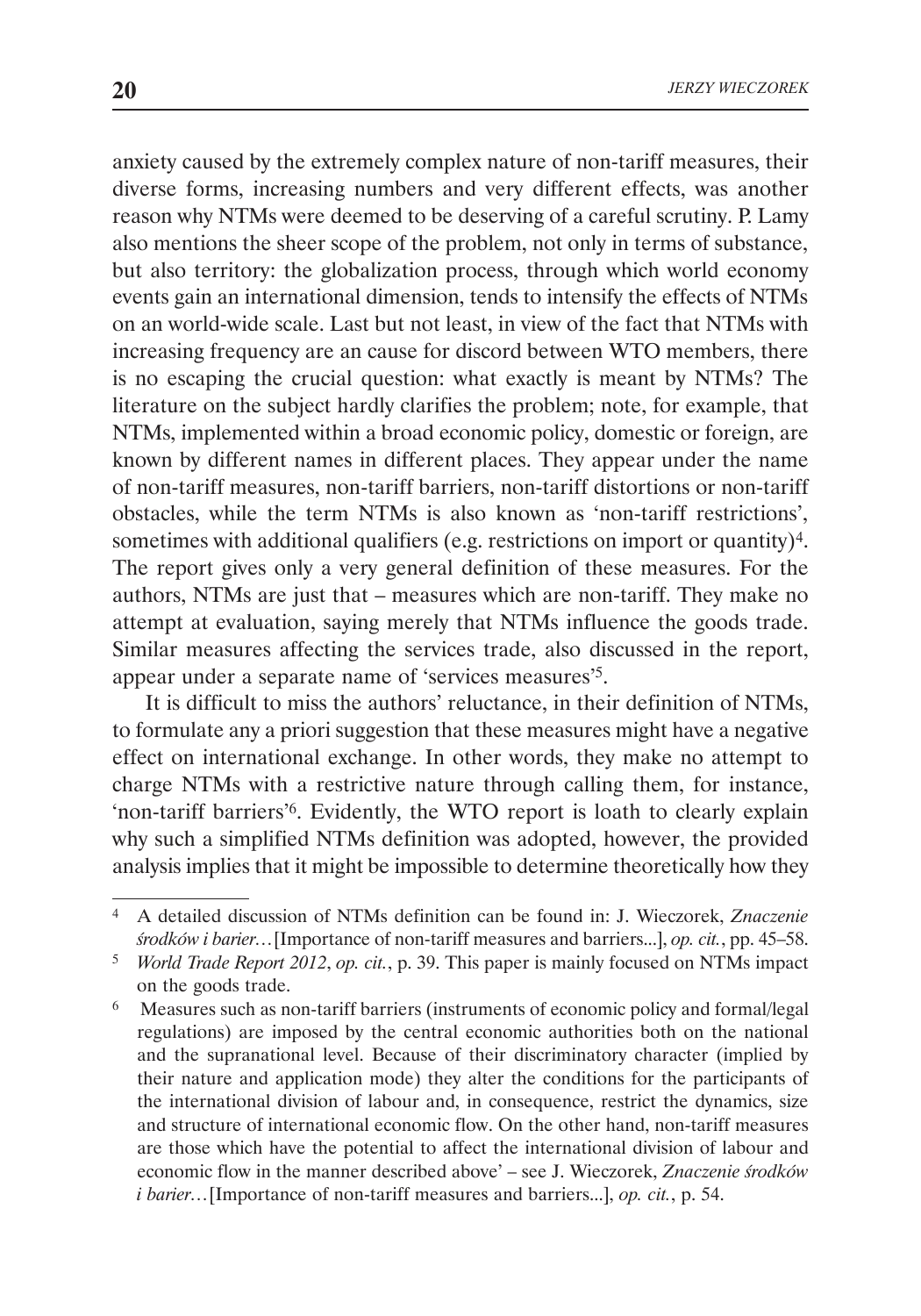affect the international exchange. This end can only be achieved by empirical surveys, where the results would be open to various interpretation by all interested parties. In consequence, not only the results of these measures but the procedures governing their use gain paramount importance. For example, environment protection measures (e.g  $CO<sub>2</sub>$  emission norms) are judged by one side to have a positive effect both on it and the international community, while the other side, for different reasons, considers the effect negative (see the case of Poland). Another reason for the authors' reluctance to provide a precise NTMs definition may be inherent in the nature of WTO itself: as a conflict mediator, this organization does not intend, as it were, to determine in advance which side might be in the right with relation to NTMs use.

Obviously, it is difficult to reach a conclusive definition of NTMs, not to mention a precise assessment of their changing role and importance. No wonder, therefore, that in international trade non-tariff measures are treated as a kind of 'moving target'7. In its early days, GATT focused mainly on issues involving balance of payments, employment and development; nowadays WTO dedicates more time to the technical, health and environmental problems of international exchange. This of course implies that the arsenal of accessible economic policy measures, including NTMs, must be constantly adjusted to meet the changing aims of economy. Meanwhile, even a most superficial overview of GATT/WTO regulations concerning NTMs reveals that the ambivalent nature of these measures, in direct proportion to the bargaining position of the member states, has led in the past to the waiving or abuse of the generally accepted rules. Which, in turn, might lead us to conclude that although everyone is perhaps equal under the law, Orwell's observation that 'some are more equal than others' is not as absurd as it seems. For example Art. XI GATT explicitly forbade the introduction of new quantitative restrictions and recommended the elimination of existing ones. However, from this general rule there were three exceptions. The first allowed quantitative restrictions when dealing with problems related to balance of payments deficit. The second exception permitted to use NTMs in agricultural market protection policy, moreover – says the report – initially this proviso was dictated by US interests (note that the EU common agricultural policy is a classic example of 'legal' protectionism). Finally, the third exception allowing the 'legalization' of quantitative restrictions operated with relation to the least developed countries (LDC) as a support policy for their economic development (the so-called infant industries). Note that a similar strategy,

<sup>7</sup> *World Trade Report 2012*, *op. cit.*, p. 222.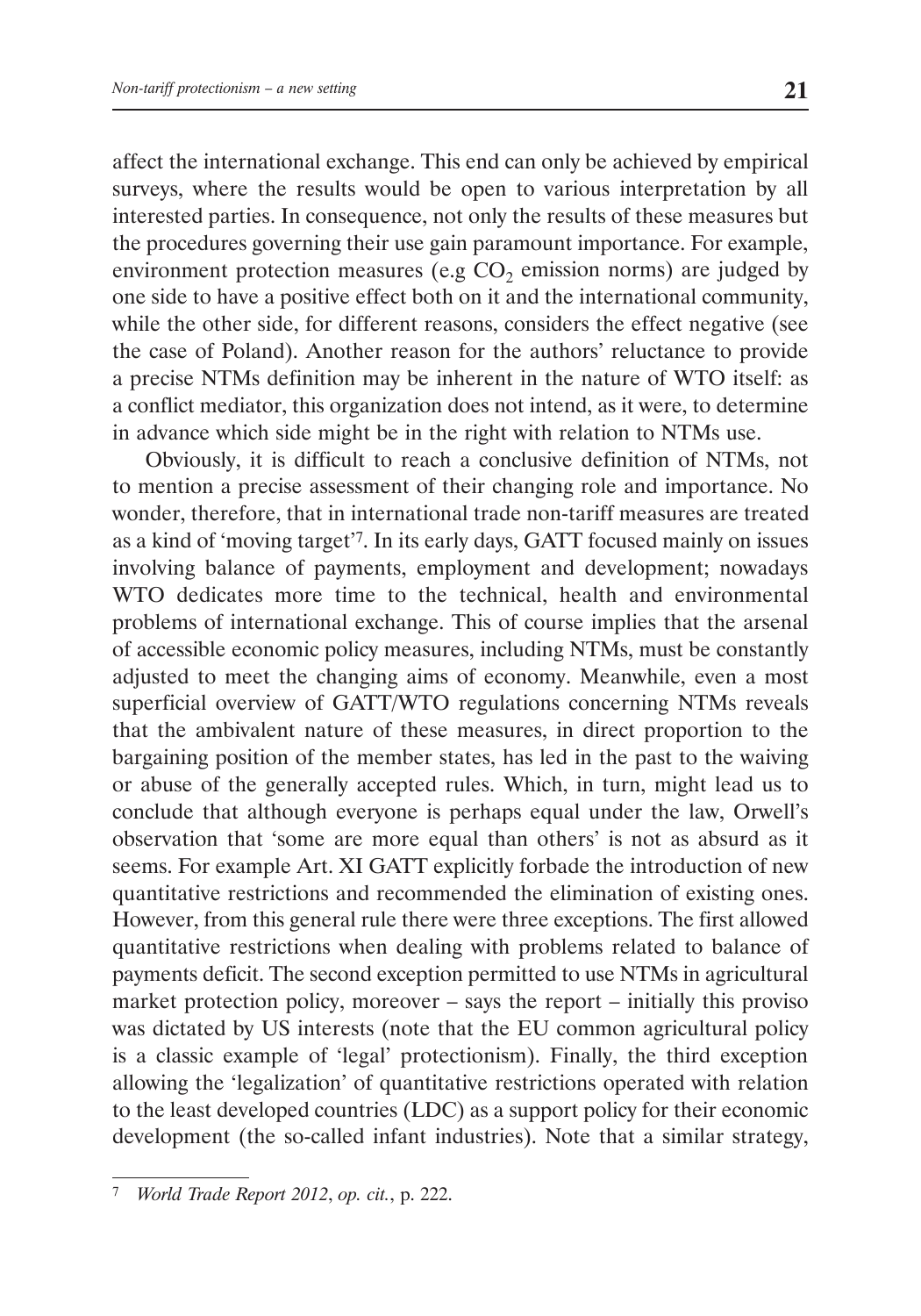differentiating between the status of GATT members both legally and in practice, functioned for years within the Multi-Fibre Arrangement. The selective, bilateral and discretionary nature of quantitative measures used by that that body under the name 'negotiated import restrictions' in the form of 'orderly marketing arrangements' (OMA) or 'voluntary export restrictions' (VER), was perhaps the most explicit example of a selective approach to the rules of international trade. The discriminatory character of these measures in practice renounced the basic principles of an organization established expressly for the liberalization of international exchange. It should be stressed that the 'negotiated import restrictions' affected mainly imports from less developed countries with an exceptionally weak bargaining power, forced to apply 'self-restriction' by the more affluent importers.

The OMA/VER mechanism is a perfect illustration of the ambivalent, even cynical, attitude of many developed countries to the idea of 'free trade', often readily given the appellation 'regulated' or 'organized'8. In essence, the 'negotiated import restrictions' allowed these countries to avoid not only the sanctions to which they might be liable for illegally applying traditional quantitative import restrictions, but also the odium attached to such practices. The functioning of NTMs in present-day international exchange seems to show that the process of liberalization hasn't wrought much change in the way different parties are treated, at least within the WTO. Most recent empirical NTMs surveys clearly indicate that any negative effects of technical barriers to trade (TBT) and sanitary/phytosanitary measures (STS) are concentrated mainly in developing-country exports to developed countries<sup>9</sup>. The impasse in the negotiations at the WTO Doha round is essentially a clash of conflicting attitudes to the problem of liberalization demonstrated by two groups: the developed countries, and the developing ones<sup>10</sup>.

<sup>8</sup> More on the so-called 'organized liberalism' in: J. Wieczorek, *Znaczenie środków i barier…*, *op. cit.*, pp. 41–45.

<sup>9</sup> *World Trade Report 2012*, *op. cit.*, p. 145.

<sup>10</sup> The problem of export subventions provides interesting existential proof of a dualistic (some would say: 'schizophrenic') approach to the issue of 'legal' and 'illegal' NTMs. Export subventions are forbidden by the rules of international trade, which does not in the least prevent participants of international exchange to use them in one way or another. During the recent presidential election campaign US president accused China of illegally subsidizing its exports. It was necessary, B. Obama argued, to protect 770 thousand workplaces in the US automobile industry and elsewhere. In this he was supported by *Alliance for American Manufacturing*, an organization representing the interests of the US industrial sector, which claimed that since 2000 some 400 thousand workplaces disappeared in the US as a result of China persistently violating WTO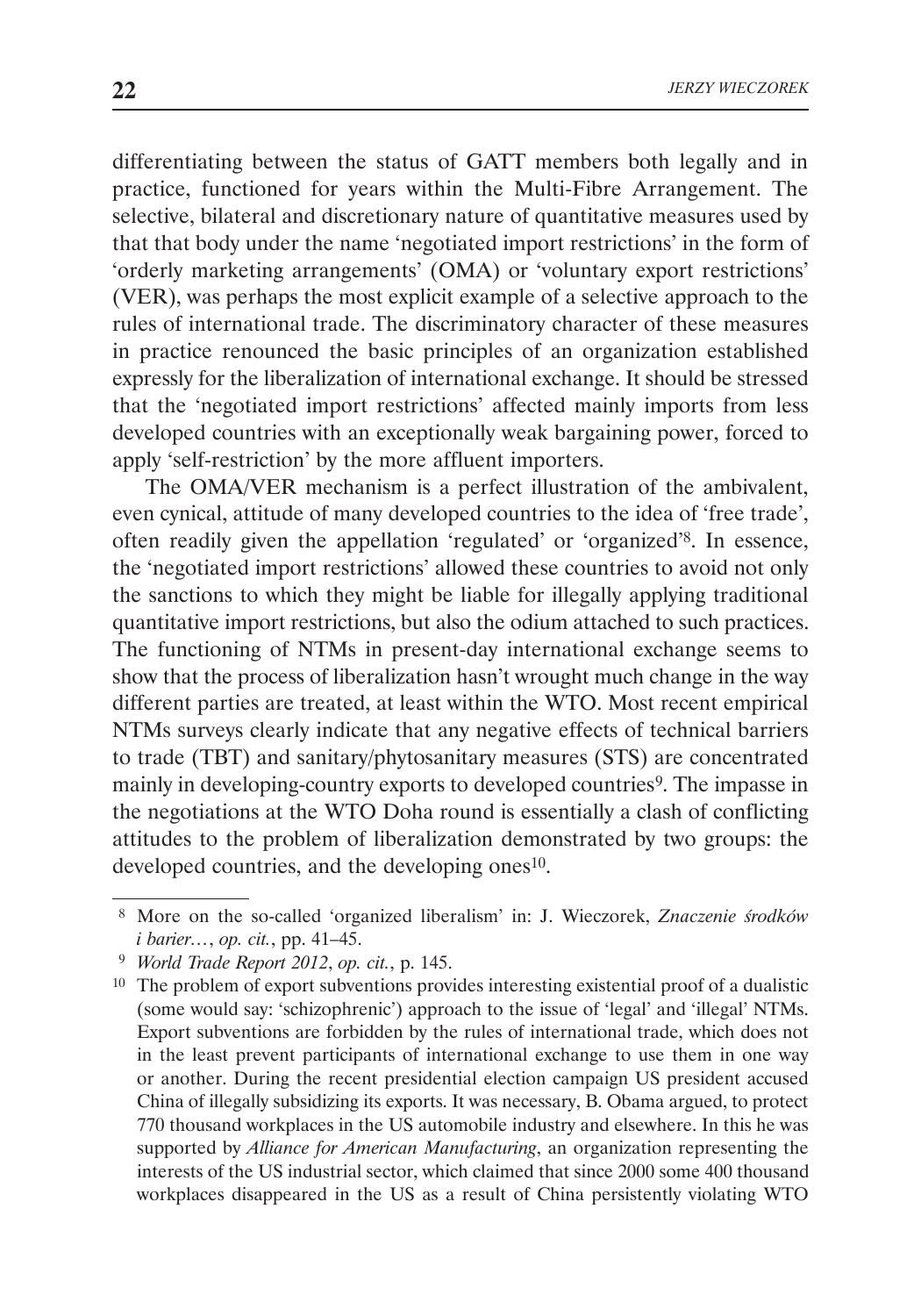# 3. NTM Inventories

One of the basic aims of international economic structures is the monitoring of world trade with respect to the use of different measures which might affect its volume and dynamics. Accordingly, information gathered by WTO is reviewed in two trade policy reports, regularly prepared by the members and observers of this organization. The first report, which appears twice a year, covers the changes in measures, both tariffs and non-tariffs, relative to the exchange of goods and services. The second, also published twice a year jointly by WTO, OECD and UNCTAD, is a follow-up of the G-20 proposition to monitor the measures related to trade and investments. Moreover, to help access information on measures used by WTO members which affect their international exchange, the organization Secretariat has developed an on-going information medium: the Integrated Trade Intelligence Portal (I-TIP) (Table 1).

As it is difficult to run conclusive studies of all NTMs used by any given country and their effects on trade, the WTO inventory concentrates only on these measures which directly affect international exchange. The inventory does not uniquely distinguish which of these measures are strictly nontariffs. This has been the subject of separate analysis, particularly relative to frequency of NTMs use.

In relation to the cited WTM report, the most complete collection of information on NTMs has been developed by UNCTAD in the form of Trade Analysis and Information System (TRAINS) database. TRAINS provides information on non-tariff measures used by 86 countries collected over the period 1992–2010 (Table 2).

Of course, we might ask: what is the practical worth of the NTM information collected by UNCTAD? Enterpreneurs participating in international exchange might see it as rather limited, since the data presented in Table 2 is quite general. On the other hand, inventories such as these are certainly much more valuable for state institutions, as the information they provide undoubtedly proves useful during any negotiation process.

rules. However, the observers of US economy have noted that the advocates of protectionist measures against import from China seem to forget that since 2008 the US government granted 'help' (read: different subsidies) amounting to 80 billion USD to American car manufacturers, so that the US Treasury stake e.g., in General Motors reached almost 27% (cf: *En campagne, Obama attaque la Chine à l'OMC*, 'Le Figaro', 18.09.2012).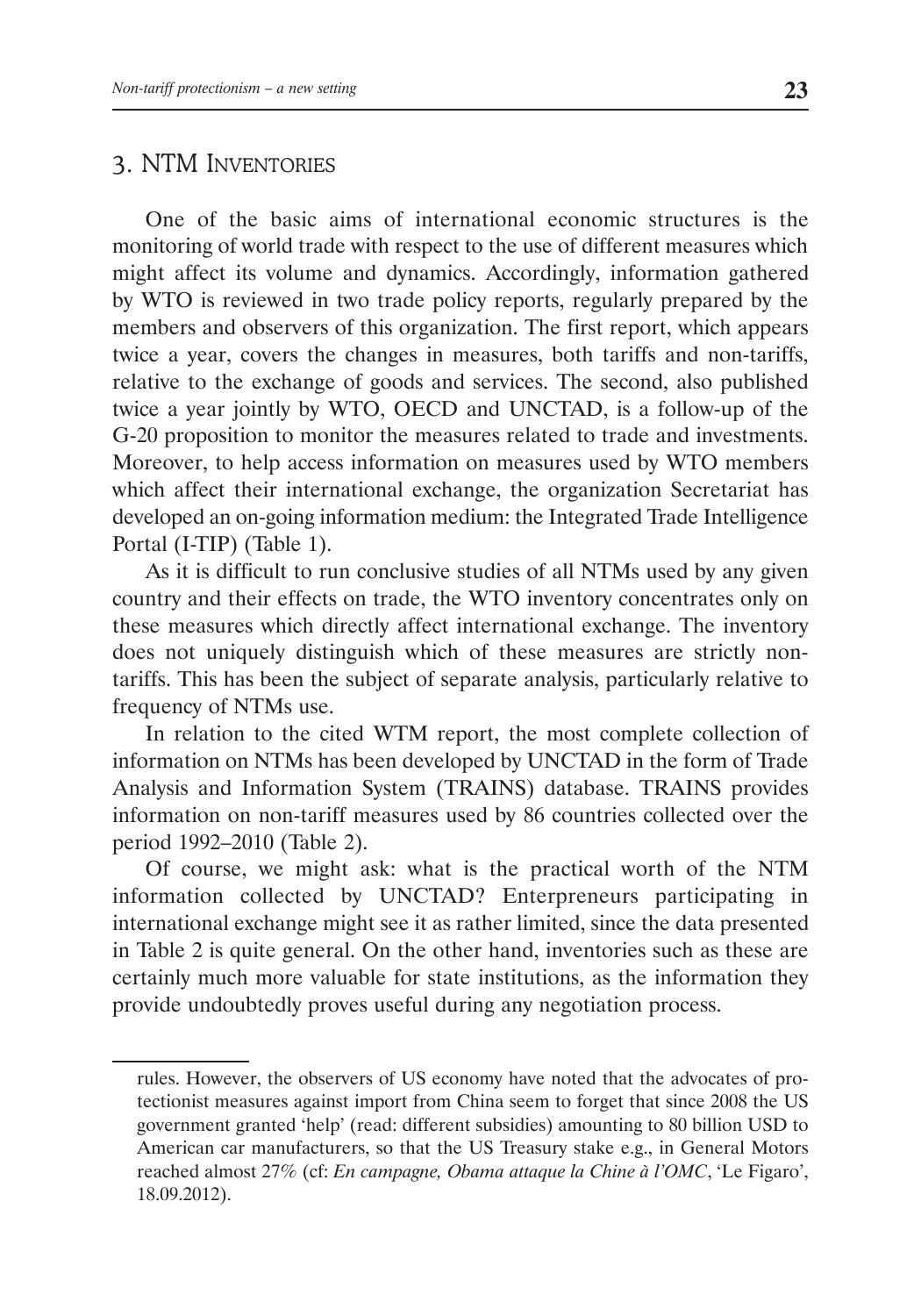### Table 1

## Measures covered by WTO trade policy reviews

| 1. Measures directly affecting imports                   |  |  |  |  |
|----------------------------------------------------------|--|--|--|--|
| • Customs procedures                                     |  |  |  |  |
| • Duties, taxes and other charges                        |  |  |  |  |
| • Customs valuation                                      |  |  |  |  |
| • Pre-shipment inspection                                |  |  |  |  |
| • Rules of origin                                        |  |  |  |  |
| • Import prohibitions, quotas, and licensing             |  |  |  |  |
| • Anti-dumping, countervailing duties, safeguard regimes |  |  |  |  |
| • Government procurement                                 |  |  |  |  |
| • State trading enterpises                               |  |  |  |  |
| • Other mesures                                          |  |  |  |  |
| 2. Measures directly affecting exports                   |  |  |  |  |
| • Procedures                                             |  |  |  |  |
| • Export taxes                                           |  |  |  |  |
| • Export restrictions                                    |  |  |  |  |
| • Export subsidies                                       |  |  |  |  |
| • Export promotion                                       |  |  |  |  |
| • Special economic zones                                 |  |  |  |  |
| 3. Measures affecting production and trade               |  |  |  |  |
| • Regulatory framework                                   |  |  |  |  |
| • Technical barriers to trade                            |  |  |  |  |
| • Sanitary and phytosanitary measures                    |  |  |  |  |
| • Trade-related intellectual property rights             |  |  |  |  |

Source: World Trade Organization, 2011, in: *Word Trade Report 2012*, *op. cit.*, p. 99.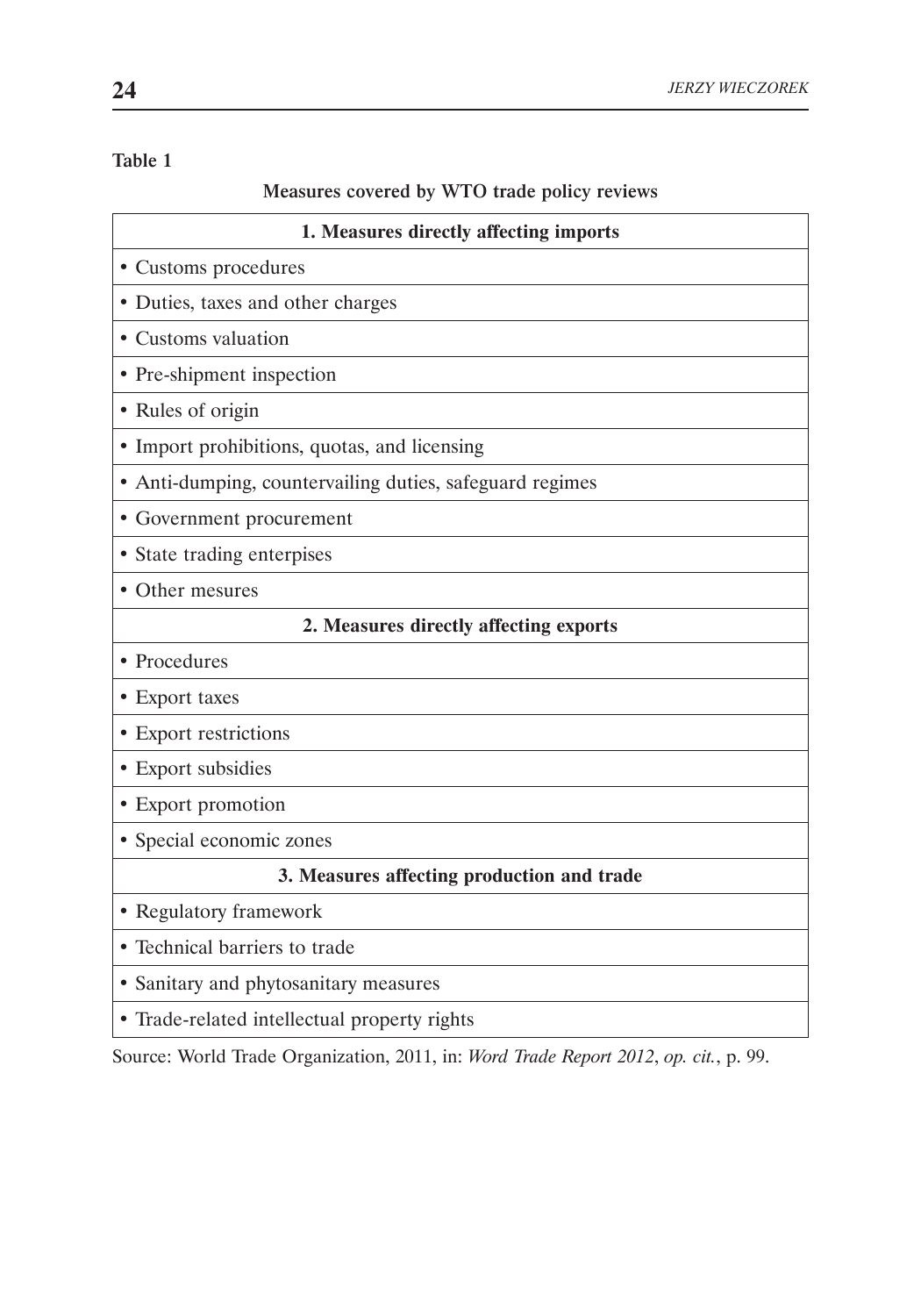Table 2

### Classification of NTMs according to UNCTAD

- Sanitary and phytosanitary measures • Technical barriers to trade • Pre-shipment inspection and other formalities • Price control measures • Licences, quotas, prohibitions and other quantity control measures • Charges, taxes and other para-tariff measures • Finance measures • Anti-competitive measures • Trade-related investment measures • Distribution restrictions • Restrictions on post-sales services • Subsidies (excluding export subsidies)
- Government procurement restrictions
- Intellectual property
- Rules of origin
- Export-related measures

*Source*: *United Nations Conference on Trade and Development*, 2010, in: *Word Trade Report 2012*, *op. cit.*, p. 101*.*

In order to supply the participants of world trade with some essential facts about NTMs, the International Trade Center (ITC), aided by UNCTAD and two UN regional commissions, prepared an inventory of so-called 'procedural obstacles', defined as 'issues related to the application of NTM rather than to the measure itself'<sup>11</sup> (Table 3).

The extent to which procedural obstacles are able to hinder imports is best illustrated by an example. An importer, to bring in a certain product, may be obliged to obtain a certificate (nothing but a NTM) from an appropriate authority or testing laboratory. However, getting such a certificate may

<sup>11</sup> *World Trade Report 2012*, *op. cit.*, p. 101.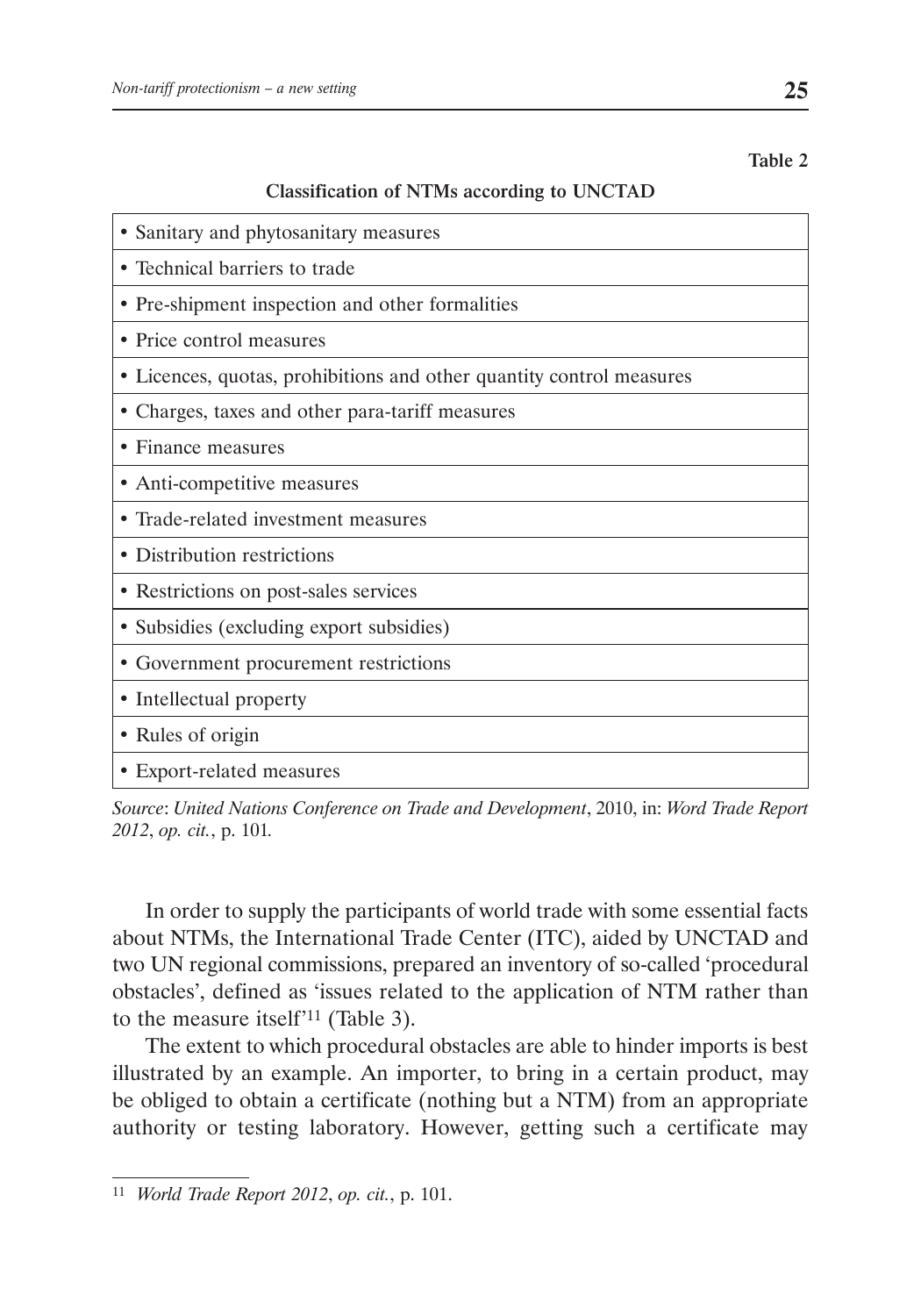be extremely costly, troublesome and very sluggish, for example when the said institutions are located in remote areas. Through this practical and simple measure, hard to challenge as discriminatory (since formally applied to everybody without exception) foreign competition may be effectively constrained. Given that the scope of possible variations in the domain of procedural obstacles is limited solely by the human imagination, we may quite safely observe that all undesirable imports can be restricted or even totally eliminated in the majesty of the law, and that challenging this state of affairs on the international forum is frequently just a waste of time.

Table 3

### Inventory of Procedural Obstacles according to ITC

| • Administrative burdens                                |
|---------------------------------------------------------|
| • Information/transparency issues                       |
| • Inconsistent or discriminatory behaviour of officials |
| • Time constraints                                      |
| • Payment                                               |
| • Infrastructural challenges                            |
| • Security                                              |
| • Legal constraints                                     |
| Other                                                   |

*Source*: *International Trade Center 2011*, in: *World Trade Report 2012*, *op. cit.*, p. 102.

More information on trade restrictions can be found on the World Bank Temporary Trade Barriers Database website. It contains data on different national governments' use of antidumping and countervailing duties since 1980, as well as information on global safeguards collected since 1995. Admittedly, the above data on duties do not meet NTMs criteria, however, the database's practical worth cannot be overestimated. Additional knowledge on trade exchange difficulties can be obtained from the dataset documenting all stages of WTO dispute settlement proceedings, also hosted on the TTBD website.

Another interesting instance of an internationally developed database containing national-level measures which might possibly affect competition in international trade are the OECD indicators of product market regulations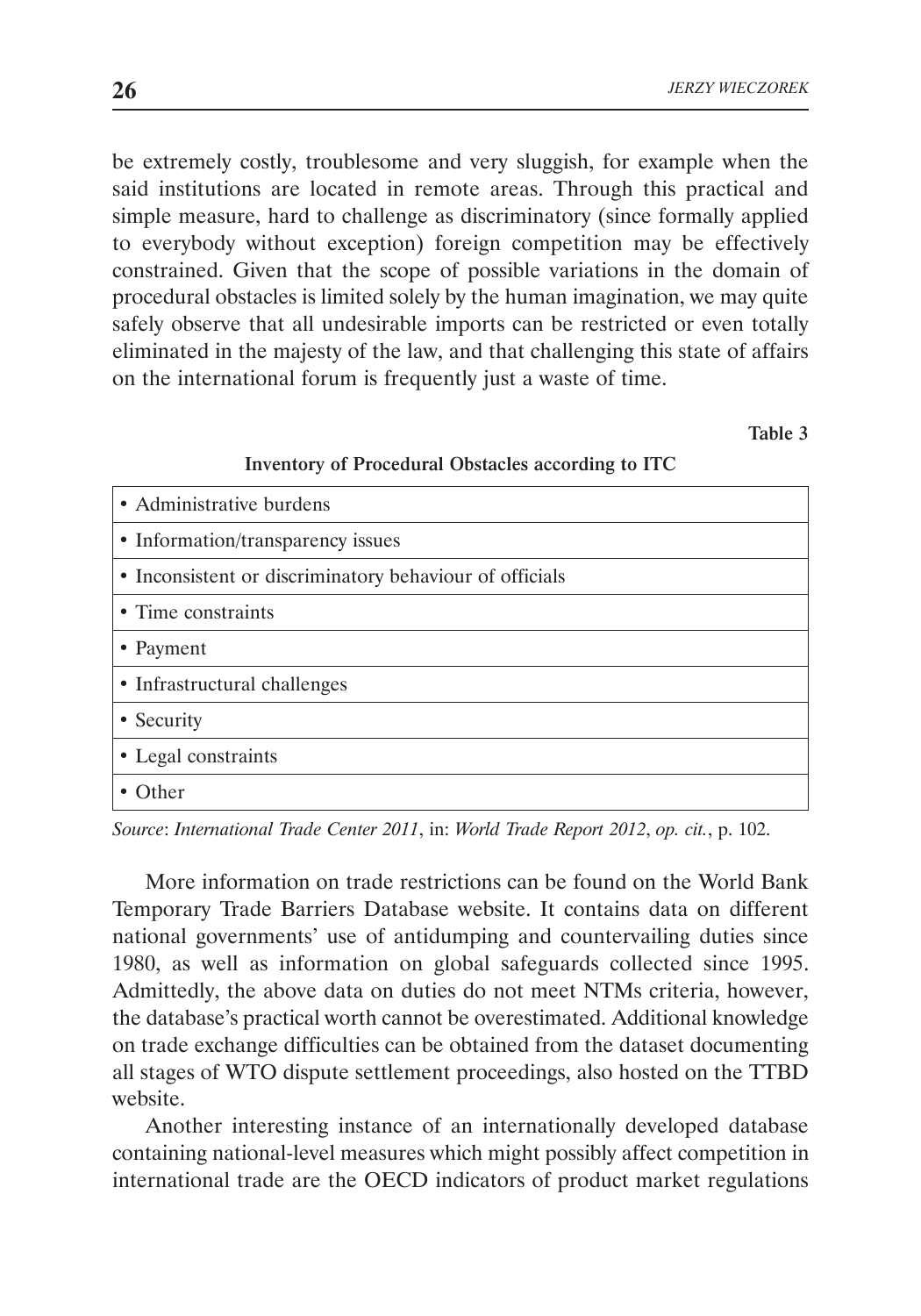for member states. These indicators were designed to quantify qualitative data on laws and regulations, however, this undoubtedly ambitious attempt does not distinguish between the individual governments' discriminatory and non-discriminatory measures.

US and EU NTM collections are outstanding. In 2002 the United States International Trade Commission used an original methodology to create an inventory, augmented by the achievements of WTO and UE, which has been systematically updated throughout the last decade. Moreover the Commission publishes a yearly report on trade barriers hindering American export overseas, where the active part played by US Embassies' in collecting data on these obstacles is especially significant. Meanwhile, UE's Market Access – Trade Barriers Database, an inventory of trade barriers restricting the access of members export to foreign markets, lists the following NTMs: registration; documentation and customs procedures; quantity-related measures; investment-related problems; sanitary and phytosanitary measures; government procurement; subsidies; other non-tariff measures. Finally, a noteworthy project is the Global Trade Alert initiative, developed by the Centre for Economic Policy Research to monitor and collect NTMs in team with independent research institutes from around the world. The CEPR's objective was to increase the current awareness of state measures that may affect trading partners' commercial interests, broadly defined as imports, exports, foreign investments (including intellectual property), and foreign employees. It is their opinion that a combination of peer pressure plus up-to-date, reliable and comprehensive information will provide grounds for rationally motivated decisions which would serve the interests of all parties and help 'avoid the historic mistakes of protectionism of previous eras'<sup>12</sup>.

The main guideline of the presented inventories has thus been made very clear. Their purpose is to create a favourable climate and feasible aimoriented conditions both for eliminating the current restrictions in world trade and for preventing the creation of new ones. Certainly, state and/or supra-state authorities must take the lead as liberal policy agents, however, it is crucial in this respect to recognize the complementary input of various international projects. 'Codes of good conduct' in international trade still have a promising future, despite mixed feelings raised by such a claim. For it would be very naive to imagine that all parties to this exchange, inspired by the ideals of free trade, will in the foreseeable future abandon the idea of restricting outside competition on their markets.

<sup>12</sup> *World Trade Report 2012*, *op. cit.*, p. 104.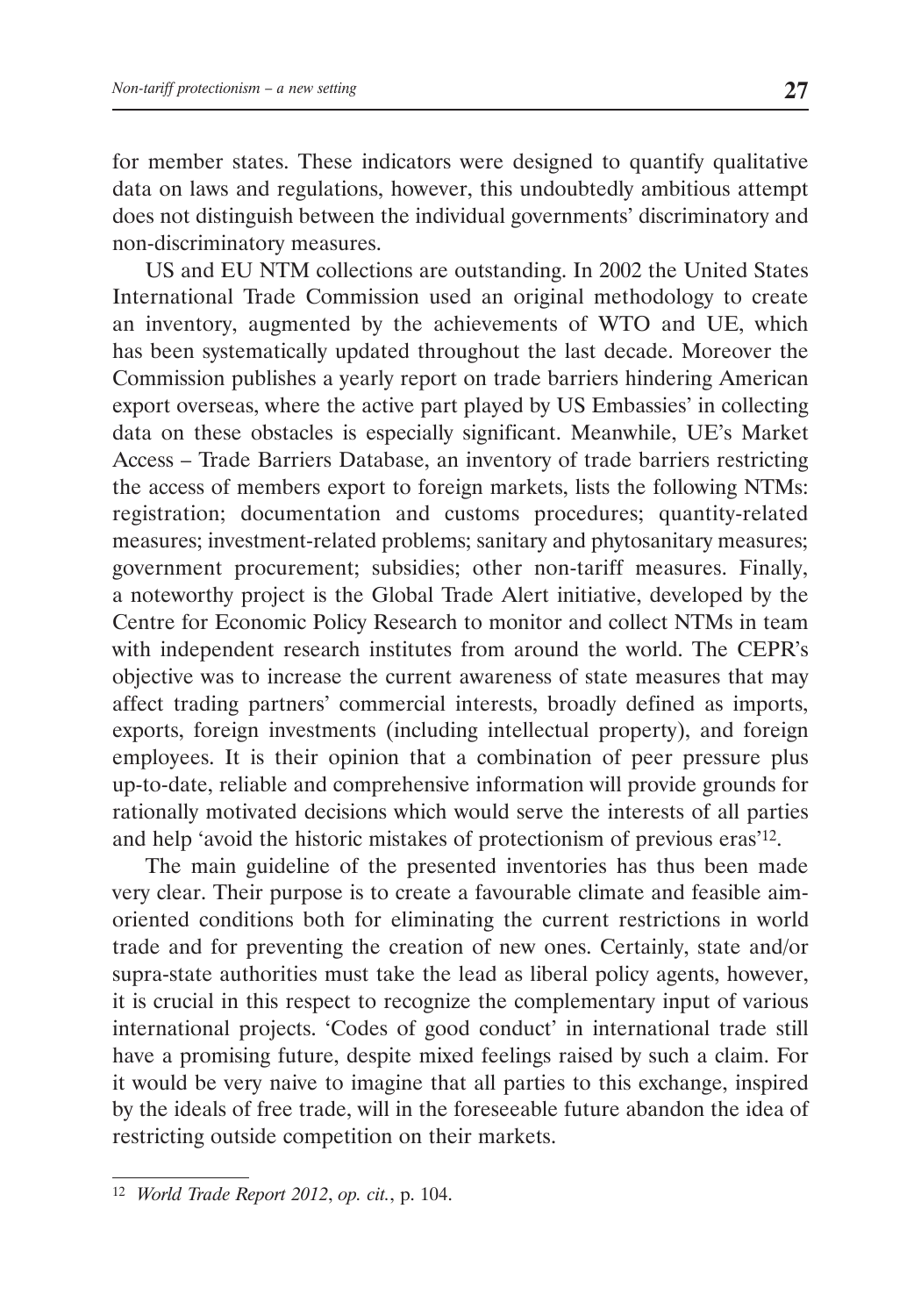# 4. Frequency of NTM Use

The frequency with which NTMs are applied provides some essential information about their effect on the size, dynamics, and the commodity and geographic structure of international trade. The data collected over the years by GATT/WTO show that there are obvious trends in the rate of these measures, closely correlated to the developments in international exchange (see Table 4).

#### Table 4

Frequency of non-tariff masures as notified by GATT/WTO members for non-agricultural products (share of NTM's by inventory category in the years 1968, 1973, 1989, 2003 i 2005)

| <b>DESCRIPTION</b>                                                                               | 1968 | <b>Inventory Inventory Inventory</b><br>1973 | 1989 | <b>NAMA</b><br>1 <sup>st</sup> inven-<br>tory<br>2003 | <b>NAMA</b><br>2 <sub>nd</sub><br>inventory<br>2005 |
|--------------------------------------------------------------------------------------------------|------|----------------------------------------------|------|-------------------------------------------------------|-----------------------------------------------------|
| 1. Government participation<br>in trade and restrictive<br>practices tolerated<br>by governments | 11,9 | 15,3                                         | 20,9 | 7,1                                                   | 7,0                                                 |
| • Government aids                                                                                | 2,7  | 6,6                                          | 7,3  | 1,8                                                   | 1,7                                                 |
| • Countervailing duties                                                                          | 0,6  | 0,4                                          | 0,5  | 0,2                                                   | 0,0                                                 |
| • Government procurement                                                                         | 3,7  | 3,4                                          | 6,4  | 0,9                                                   | 0,7                                                 |
| • Restrictive practices<br>tolerated by governments                                              | 0,0  | 0,8                                          | 2,0  | 3,8                                                   | 4,3                                                 |
| • State trading, government<br>monopoly practices                                                | 4,9  | 4,1                                          | 4,6  | 0,4                                                   | 0,3                                                 |
| 2. Customs and<br>administrative entry<br>procedures                                             | 14,8 | 14,6                                         | 11,9 | 23,5                                                  | 26,2                                                |
| • Ant-dumping duties                                                                             | 1,1  | 1,5                                          | 2,3  | 1,5                                                   | 2,3                                                 |
| • Valuation                                                                                      | 5,5  | 4,8                                          | 4,1  | 2,3                                                   | 5,3                                                 |
| · Customs classification                                                                         | 1,3  | 0,7                                          | 0,5  | 0,7                                                   | 3,3                                                 |
| • Consular formalities<br>and documentation                                                      | 4,7  | 6,4                                          | 3,4  | 2,3                                                   | 3,0                                                 |
| • Samples                                                                                        | 0,7  | 0,4                                          | 0,2  | 0,1                                                   | 0,0                                                 |
| • Rules of origin                                                                                | 1,3  | 0,0                                          | 0,4  | 7,4                                                   | 2,6                                                 |
| • Customs formalities                                                                            | 0,2  | 0,8                                          | 1,1  | 9,1                                                   | 9,6                                                 |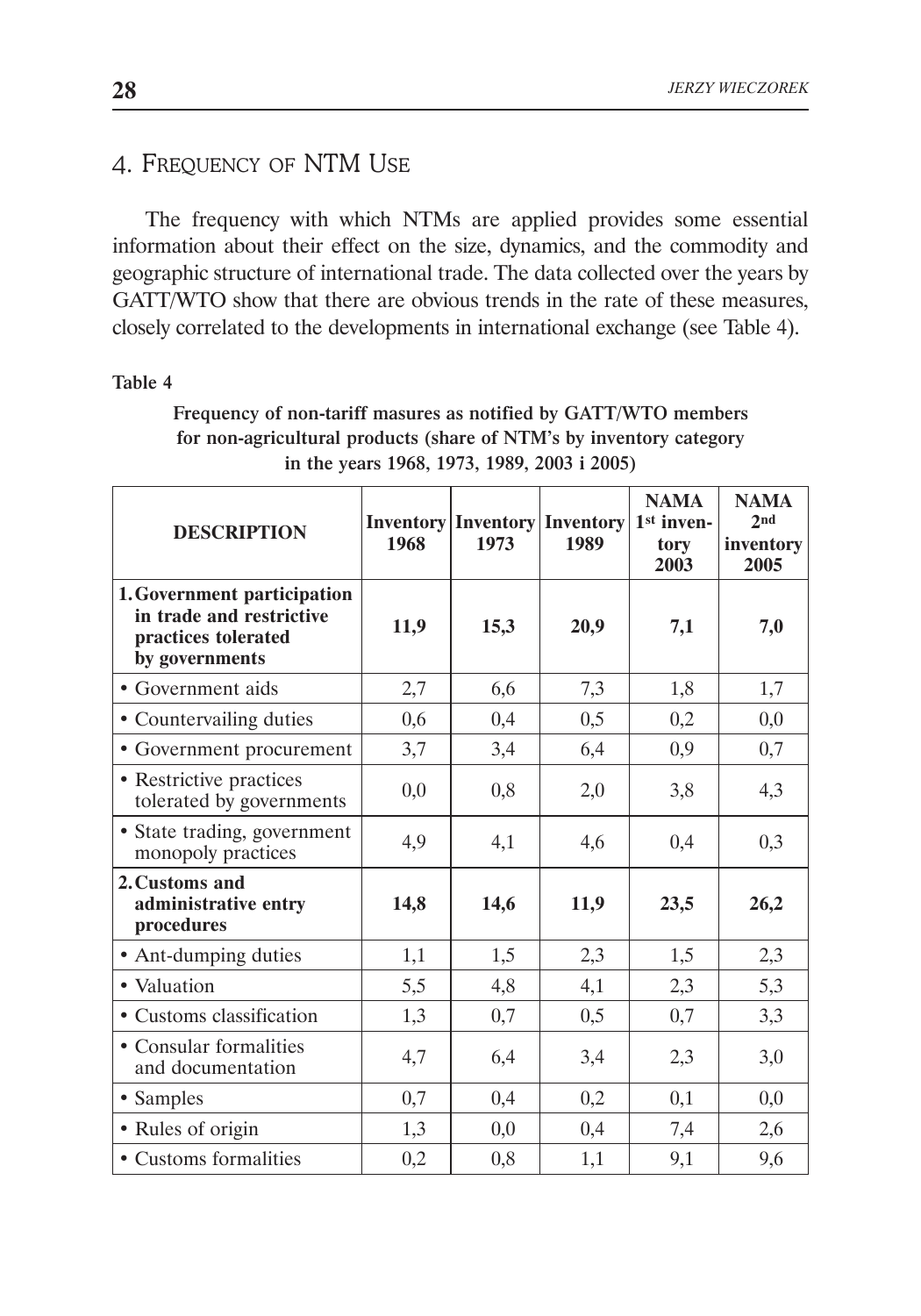| <b>DESCRIPTION</b>                                               | 1968 | <b>Inventory Inventory Inventory</b><br>1973 | 1989 | <b>NAMA</b><br>1 <sup>st</sup> inven-<br>tory<br>2003 | <b>NAMA</b><br>2 <sub>nd</sub><br>inventory<br>2005 |
|------------------------------------------------------------------|------|----------------------------------------------|------|-------------------------------------------------------|-----------------------------------------------------|
| 3. Technical barriers to<br>trade                                | 6,1  | 9,2                                          | 8,2  | 29,9                                                  | 37,1                                                |
| • General                                                        | 0,0  | 9,2                                          | 1,6  | 3,2                                                   | 8,9                                                 |
| • Technical regulations<br>and standards                         | 5,2  | 0,0                                          | 3,0  | 15,8                                                  | 13,2                                                |
| • Testing and certification<br>arrangements                      | 0,9  | 0,0                                          | 3,6  | 11,0                                                  | 14,9                                                |
| <b>4. Specific limitations</b>                                   | 36,7 | 31,5                                         | 31,7 | 34,9                                                  | 26,8                                                |
| • Quantitative restrictions<br>and import licensing              | 20,7 | 15,6                                         | 13,9 | 12,8                                                  | 7,0                                                 |
| • Embargoes and other<br>restrictions of similar<br>effect       | 5,0  | 5,6                                          | 5,3  | 0,8                                                   | 4,0                                                 |
| • Screen-time quotas and<br>other mixing regulations             | 1,9  | 3,6                                          | 1,6  | 0,0                                                   | 0,7                                                 |
| • Exchange control                                               | 2,3  | 1,2                                          | 1,2  | 1,3                                                   | 1,3                                                 |
| • Discrimination resulting<br>from bilateral agreements          | 0,8  | 1,5                                          | 1,1  | 0,1                                                   | 0,7                                                 |
| • Discriminatory sourcing                                        | 0,5  | 1,0                                          | 0,0  | 0,3                                                   | 1,7                                                 |
| • Export restraints                                              | 1,6  | 0,4                                          | 0,4  | 0,2                                                   | 1,0                                                 |
| • Measures to regulate<br>domestic prices                        | 1,6  | 0,5                                          | 1,2  | 0,2                                                   | 0,3                                                 |
| • Tariff quotas                                                  | 0,2  | 0,3                                          | 0,5  | 0,3                                                   | 1,3                                                 |
| • Export taxes                                                   | 0,0  | 0,0                                          | 2,1  | 0,2                                                   | 1,0                                                 |
| • Requirements concerning<br>marking, labelling<br>and packaging | 1,6  | 1,6                                          | 2,1  | 7,2                                                   | 6,3                                                 |
| • Other specific<br>arrangements                                 | 0,3  | 0,1                                          | 2,1  | 11,5                                                  | 1,7                                                 |
| 5. Charges on import                                             | 29,2 | 29,4                                         | 27,3 | 4,4                                                   | 1,7                                                 |
| • Prior import deposits                                          | 1,9  | 1,9                                          | 1,6  | 0,2                                                   | 0,0                                                 |
| · Surcharges, port taxes,<br>statistical taxes, etc.             | 13,5 | 10,5                                         | 10,5 | 3,0                                                   | 1,3                                                 |
| • Discriminatory film taxes,<br>use taxes, etc.                  | 11,1 | 4,0                                          | 4,5  | 0,2                                                   | 0,3                                                 |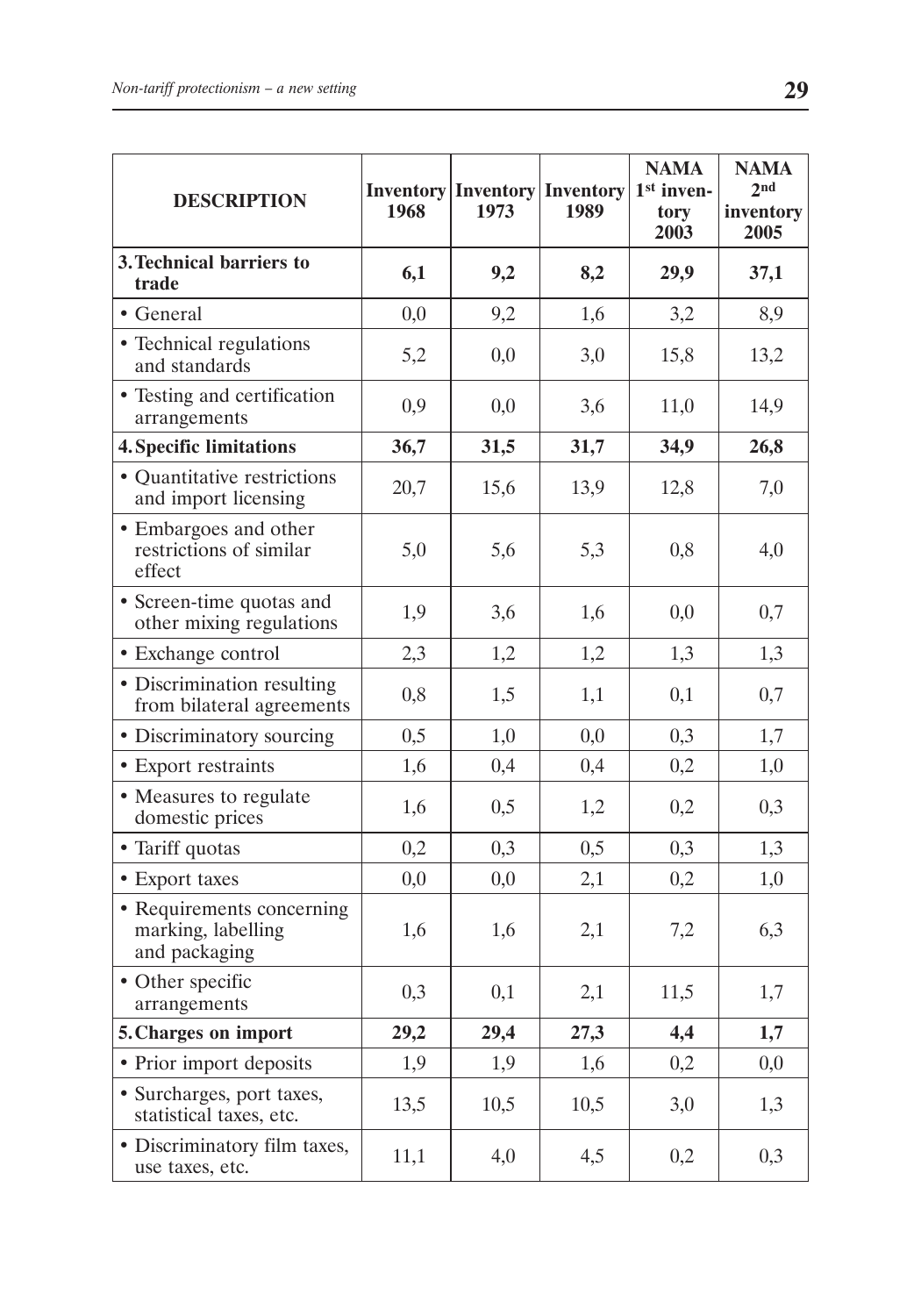| <b>DESCRIPTION</b>                      | <b>Inventory</b><br>1968 | <b>Inventory</b><br>1973 | <b>Inventory</b><br>1989 | <b>NAMA</b><br>1 <sup>st</sup> inven-<br>tory<br>2003 | <b>NAMA</b><br>2 <sub>nd</sub><br>inventory<br>2005 |
|-----------------------------------------|--------------------------|--------------------------|--------------------------|-------------------------------------------------------|-----------------------------------------------------|
| • Discriminatory credit<br>restrictions | 1,3                      | 1,4                      | 1,2                      | 0,2                                                   | 0,0                                                 |
| • Border tax adjustments                | 0,9                      | 11,2                     | 8,6                      | 0,2                                                   | 0,0                                                 |
| • Emergency action                      | 0,5                      | 0,4                      | 0,9                      | 0,8                                                   | 0,0                                                 |
| 6. Others                               | 1,4                      | 0,0                      | 0,0                      | 0,2                                                   | 1,3                                                 |
| <b>Total</b>                            | 100,0                    | 100,0                    | 100,0                    | 100,0                                                 | 100,0                                               |
| Number of items<br>in categories        | 873                      | 731                      | 561                      | 2556                                                  | 302                                                 |

Source: *World Trade Report 2012*, *op. cit.*, p. 45.

These data must be treated with great caution. They come from different collections created by different methodologies, and so may distort any attempt at analysis. For example, one result of GATT Uruguay round was the so-called tariffication of quantity-related restrictions, which actually meant their tranformation into *ad-valorem* tariffs. Thus, the disappearance of NTMs need not necessarily imply automatic relaxation of market protection, because, as in this case, only the nature of protection is changed.

The above data, in any case relevant only for a fragment of world trade, clearly indicate that the nature of NTMs used in international exchange has undergone a basic evolution. True, restrictions used at customs barriers are still significant, especially in imports, but the function of border NTMs is increasingly replaced by domestic measures, mainly in the form of technical barriers and various marketing requirements for a given product. This follows directly from the ongoing transformation of the material structure of global exchange. Intra-industry trade made a significant impact on competitive practice where quality is of utmost importance. What with the elimination of quotas and the ineffectiveness of *ad-valorem* tariffs, calculated with respect to the price of imported products, it became imperative to find more effective protection solutions.

Research projects conducted by other international organizations confirm the dominance of technical and sanitary/phytosanitary barriers (TBT and SPS) over other NTMs. An analysis by UNCTAD shows that member countries impose in their trade TBT on 30% products, and SPS on 15% of products. ITC surveys of developing countries indicate that this proportion is even greater when the exporting country is less-developed or on the same level of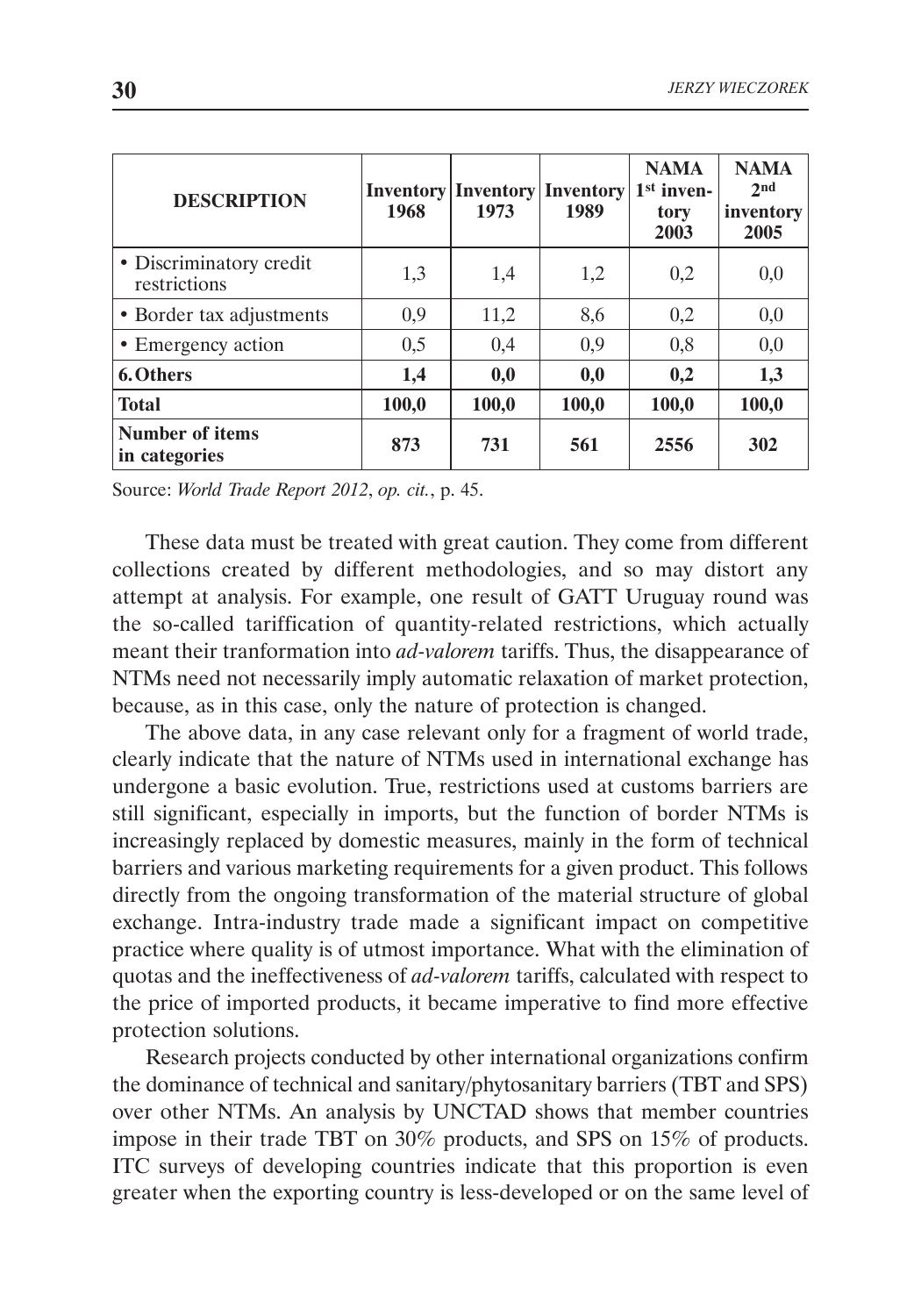development as its partner. In the first case the share of TPT/SPS measures in burdensome NTMs rises to around three-quarters, whereas in the second it falls to around half<sup>13</sup>. ITC survey-based evidence also suggests another problem concerning the domination of the discussed NTMs in contemporary trade policy. By posing 'practical problems' in the form of procedural obstacles, the developed countries surround themselves with a "sanitary cordon' which the developing countries find virtually impossible to breach. However, because a significant number of the less developed economies offer no manufactured goods which could technologically compete with products on developed markets, in their case the prohibitive character of TBT/SPS becomes somewhat relative.

Exporters from highly developed countries also find TBT/SPS burdensome; it has already been stressed that these measure are very effective when eliminating undesirable competition. According to ITC, TBT/SPS appear to be a major concern for more than half (52%) of EU exporters trying to access foreign markets14. Admittedly, there is no information whether they mean the EU domestic market, or markets in outside countries, but even so, some conclusions can be articulated.

The first, most emphatically repeated conclusion, is that the quality of the product, as measured by its technical and technological advancement, is the most powerful instrument in the competitive struggle for world markets, while TBT/SPS are the most effective competition-limiting counterweapons. It is no accident that many experts view the 'patent war' waged by Apple against Samsung in mid-2012 as an symptom of weakly masked protectionism15. The case brought new life to the ongoing and otherwise familiar dispute whether the globalization in the field of patents, in the context of proliferation and procedural consequences might seriously impede both scientific and technical progress and international trade. Empirical ITC research indicates that while US exporters especially complain about violations of their intellectual property rights, EU firms also cite it as a problem16. It's a well-known fact that the greatest generator of such unwelcome events is China; in the opinion of some observers, its accession to WTO might help eliminate the normbreaking trade practices of that gigantic exporter.

<sup>13</sup> *World Trade Report 2012*, *op. cit.*, pp. 111 and 115.

<sup>14</sup> *World Trade Report 2012*, *op. cit.*, p. 113.

<sup>15</sup> On August 24th 2012 r. a US court pronounced in the above case, sentencing Samsung to 1 billion USD of compensation for damages following the infringement of six Apple patents – see: *iPhone, uCopy, i Sue*, 'The Economist', 1–7.09.2012, p. 9.

<sup>16</sup> *World Trade Report 2012*, *op. cit.*, p. 113.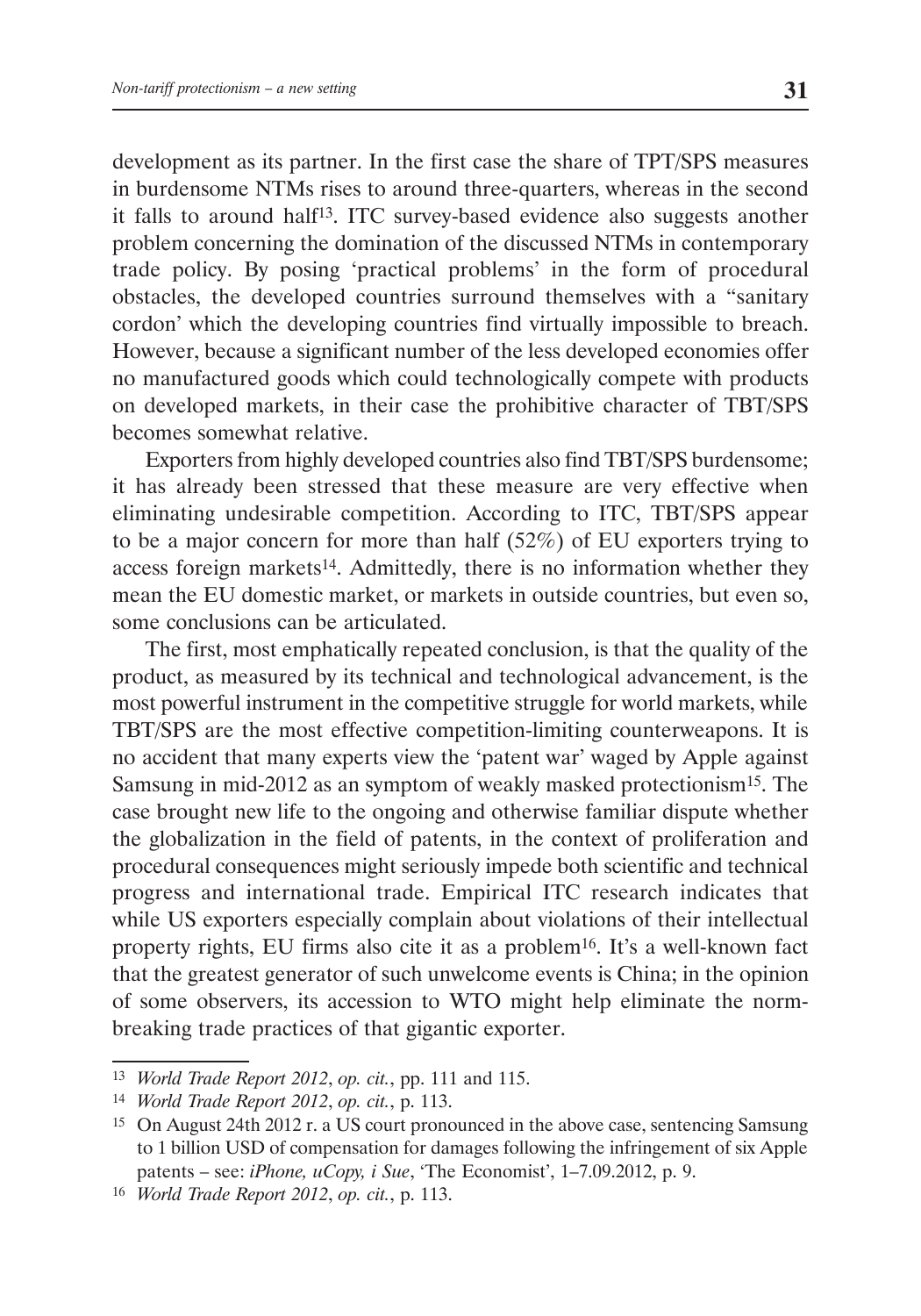Evidence collected by ITC business survey shows that access to markets is disproportionately more difficult for agricultural exporters than manufacturing firms. Exporters of agricultural products report more problems related to TBT/SPS measures than exporters of manufactured goods (59% for the former,  $34\%$  for the latter)<sup>17</sup>. Note that the survey concentrated on developing countries, which would indicate that their agricultural exports were mainly to developed markets. Actually, it would be a cliché to repeat the popular argument about the agricultural protectionism of the latter (especially in relation to EU); even less novel is the suggestion that they are deeply reluctant to relinquish or significantly revise their attitude to the major economical and political problem of global agricultural trade. While this attitude remains unchanged, it is hard to envision a successful closure of the Doha Development Round in the foreseeable future.

Some evidence also points to TBT/SPS measures being particularly trade restrictive for small and medium-sized firms. Smaller financial resources make them less adaptable to market conditions, both in terms of knowledge and in relation to testing, inspection and certifying compliance with TBT/SPS measures, all of which entail costs, and are often extremely time-consuming, putting these companies in a hopeless position from the very start<sup>18</sup>.

The next conclusion is closely related to the economic situation. It is an unquestioned fact, supported by empirical data, that in deteriorating trade conditions countries immediately resort to increased protectionism, especially when faced with a crisis. According to WTO monitoring reports, there was a sharp increase of the number of new restrictive measures from 53 in 2008 to 346 in 2009 at the height of the crisis. New restrictive measures then fell back to 306 in 2010 but increased again to 344 only in the first 10 months of 201119.

All in all, empirical research indicates an increasing share of TBT/SPS in NTMs currently used. There is a clear correlation between technical, sanitary and phytosanitary barriers, and the level of economic development of the global trade participants. These restrictions are the most powerful weapon wielded by developed countries against unwanted imports. Moreover, the restrictive thrust of TBT/SPS is most keenly felt by less-developed exporters, especially those specializing in agriculture. In other words, the historical impulse to 'impoverish thy neighbour' by protectionism has once again been acted upon through TBT/STS. In these conditions countries with

<sup>17</sup> *Ibidem*, p. 117.

<sup>18</sup> *Ibidem*, p. 147.

<sup>19</sup> *Ibidem*, p. 120.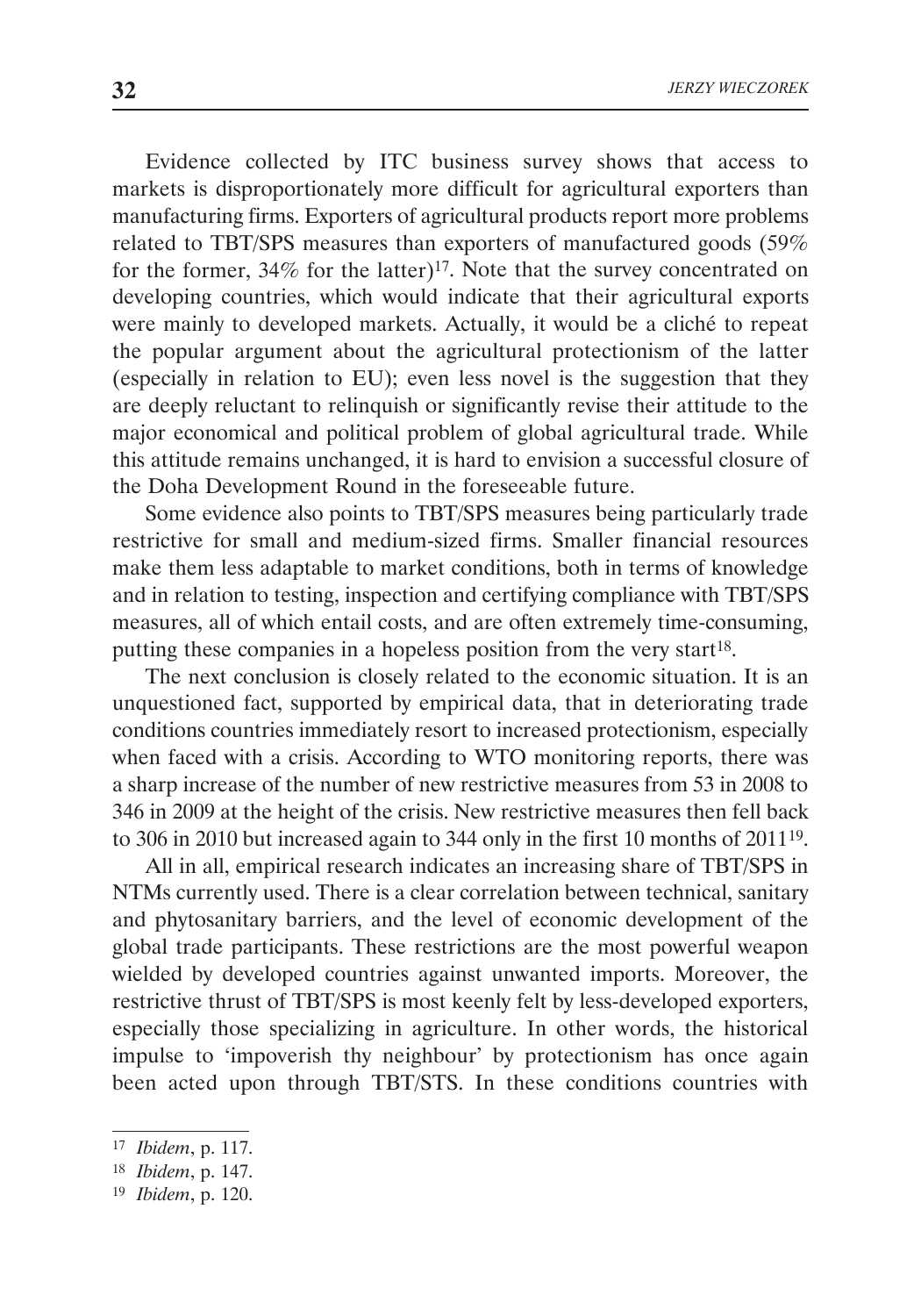low *per capita* GDP are automatically condemned to remain in the vicious circle of poverty. Moreover, developed countries find technical barriers increasingly convenient as a way to protect their big firms' international interests. Protectionist measures of an extremely specialized nature (see e.g. the discussed case of Apple vs. Samsung), provide the latter with extensive weaponry to effectively withstand competition on the global market.

More interesting, although as yet uninvestigated, is the role played by NTM in the protection and promotion of firms with the state as a major shareholder Indeed, the subject of so-called state capitalism deserves a separate analysis, let us just note here that the Chinese model with its various protectionist ramifications (hidden subsidies through preferential crediting) is far from unique in modern world economy20. Therefore, it may be safely assumed that the less liberal the economy, the more acute the protectionism.

# 4.1. Ways to reduce TBT/SPS protectionism

One of the ways to reduce the trade-hindering consequences of TBT/SPS is to introduce uniform standards both with respect to the form and to the application of these measures – that is harmonization and mutual recognition. The first implies a common definition of both the policy objective and the technical requirements to achieve it, while the second refers to the reciprocal acceptance of the measures applied in both sides of such an agreement. Both approaches are considered trade-enhancing as they produce economies of scale and permit a more efficient allocation of resources. However, empirical surveys indicate that besides their undisputable advantages, both methods can have some negative effects. For example, harmonization leads to more

<sup>20</sup> The rapid expanse of the Chinese telecom giant Huawei is due almost exclusively to its political and financial cosiness with the powers that be – see: *The company that spooked the world*, 'The Economist', 4–10.08.2012, p. 19*.* For more, see special report: *State capitalism*, 'The Economist', 21–27.01.2012, p. 47*.* Note, for example, the traditional high involvement of state capital in different sectors of French economy, e.g. in the energy production sector. The government of France has a stake of 84,44% in the company EDF (estimated worth of 26 billion euros), and 36,36% in GDF SUEZ (14,70 billion euros) – see*: Big Brother is back*, 'The Economist', 3–9.11.2012, p. 55. Banque publique d'investissement, founded by the new socialist French cabinet seeking to revive the country's economy, will surely become an important instrument of state intervention. Historically, the statist approach in France has usually resulted in a mercantile and protectionist attitude to outside competition, and this policy will probably maintained or even enhanced in the foreseeable future.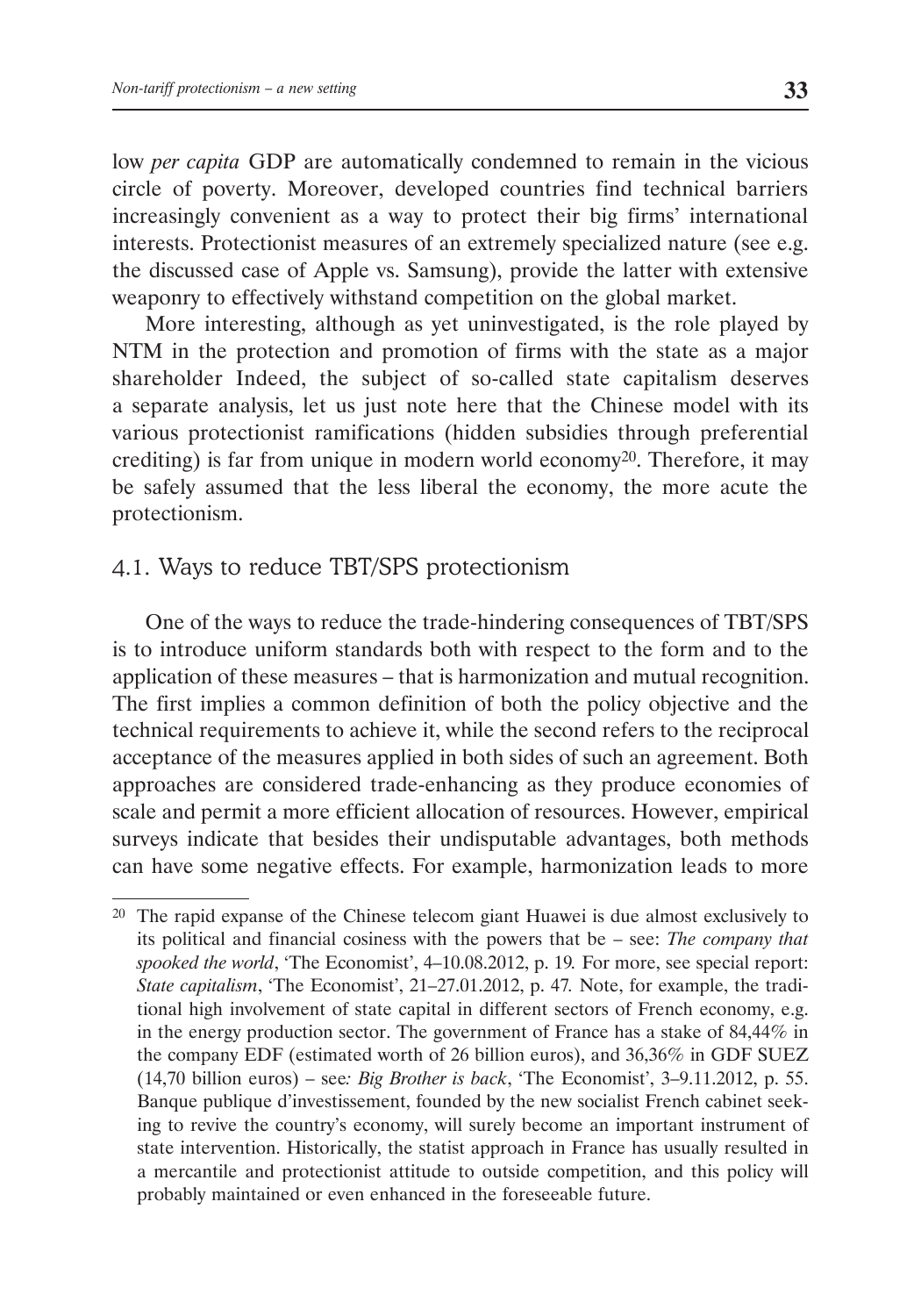homogeneous standards, reducing the transaction costs and increasing the consumers confidence about the quality of imported products, but it also reduces the number of varieties in the market. Moreover, harmonization generates more costs than mutual recognition<sup>21</sup>.

The positive effects of harmonization and mutual recognition of TBT/ SPS measures induce the interested parties to consider these provisions in regional/preferential trade dealings. The WTO analysis of the content of preferential trade agreements (PTAs) in 2011 shows that approximately 60% of them include such provisions. Incidentally, note that significant differences exist in terms of PTAs tendency to include harmonization of technical regulations between EU-type and North American-type agreements. For example, while the agreements signed by the European Union typically include harmonization provisions, PTAs involving North American countries tend to include mutual recognition of technical regulations<sup>22</sup>.

Evidently, regional integration means that any initiative to remove obstacles to the free flow of goods and services gains fundamental importance. For example, the harmonization of TBT/SPS in the EU, as an important factor of regional market-building, should be trade-enhancing both within the region and with respect to third countries. Even so, evidence suggests that trade partners may be affected differently, relative to their economic development and the type of integration ties23. It has been shown that harmonization of TBT/SPS stimulates US exports to the EU, and improves the presence of small and medium-sized firms in the market by reducing the costly and timeconsuming procedures of TBT/SPS conformity assessment. However, when the existent cooperation mechanisms foster harmonization and unification of technical standards in the community, this may lead to preferential treatment of member countries. The exchange of goods and services with partners outside the region is then diverted to domestic trade, resulting in the so-called 'trade diversion effect'. Observation of EU integration process fully confirms this conclusion. Furthermore, while harmonization and mutual recognition foster the trade exchange between developed countries, they tend to have a negative effect on less developed economies. First, because the low technical quality of the latter's manufactured products, the limited variety of these goods or their total absence from the export offer, and the low quality of agricultural products, which often diverge from international standards,

<sup>21</sup> *World Trade Report 2012*, *op. cit.*, p. 150.

<sup>22</sup> *Ibidem*, p. 151.

<sup>23</sup> *Ibidem*, pp. 149–153.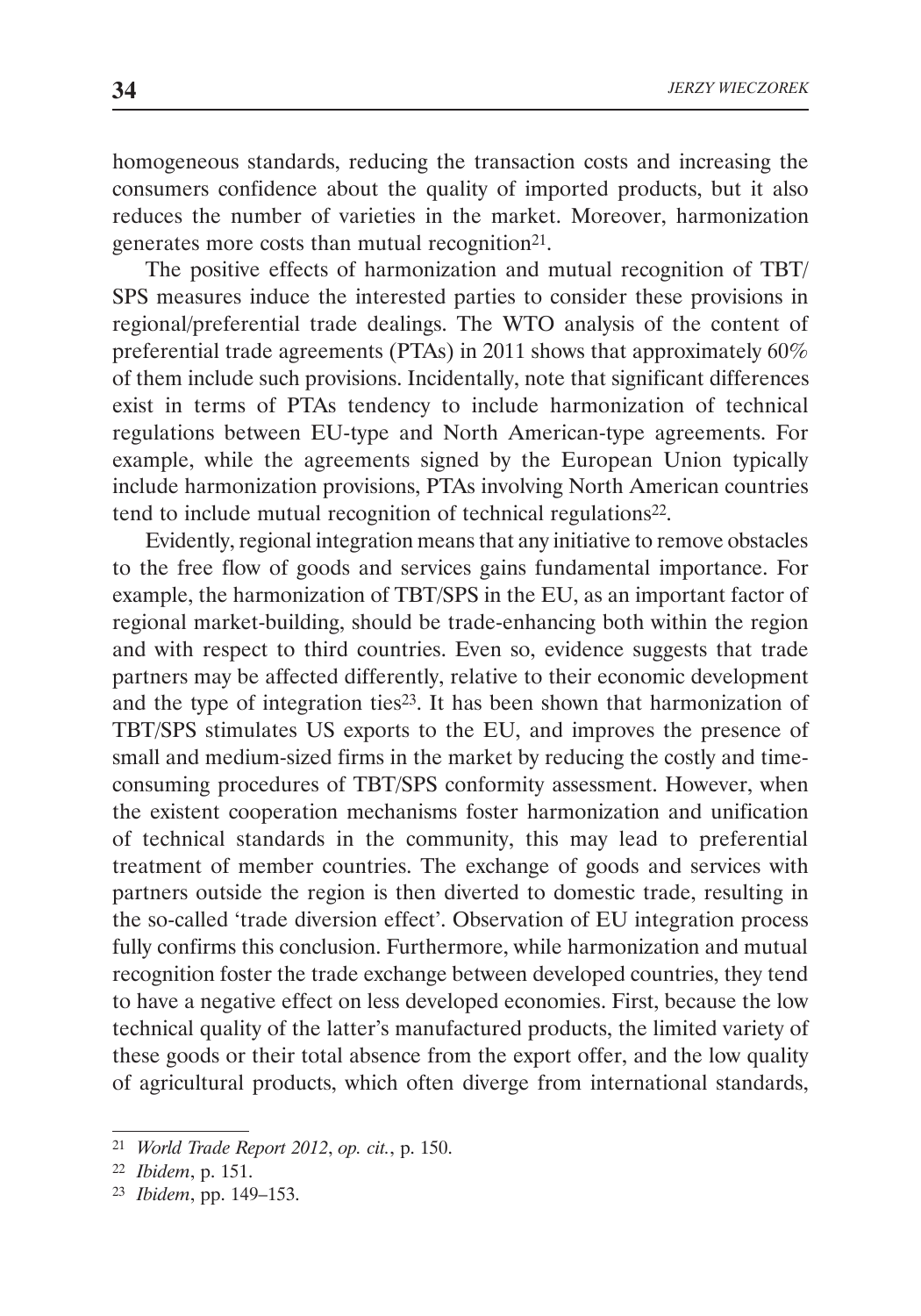reduces the potential profits of these countries or even permanently excludes them from the trade markets. Second, TBT/SPS are an element of domestic regulations applied *erga omnes*, so any charges of discrimination are easily refuted. This, as has already been mentioned, makes TBT/SPS a difficult subject for international negotiations, which  $-$  if they do take place  $-$  are usually limited to an exclusive 'club' of highly developed countries.

The cited World Trade Report is rather pessimistic, especially with regard to those countries which for various reasons are not able to benefit from introducing uniform TBT/SPS standards. There is a risk of a 'lock-in' effect, whereby the regional harmonization of standards discourages incentives for further trade opening. And, as a result, there is also a risk of a multi-tiered regulatory world emerging, with different co-existing levels of liberalization, in which developing countries are permanently marginalized or excluded<sup>24</sup>. The recent negotiative impasse in the Doha round unquestionably proves the reality of this effect for global trade exchange.

In order to reduce the protectionist impact of NTMs the multilateral trading system must undertake actions seeking to improve their transparency. It has been repeatedly stressed that one of WTO's main tasks is to promote such modes of conduct for member countries which serve to increase their confidence during mutual trade dealings. Positive effects were achieved by TBT/SPS agreements which involve procedures and obligations requiring publication and notification of NTMs and services measures, as well as periodic reviews of member countries' trade policy; also, relevant WTO committees have been working to identify good regulatory practices (GRP).

To encourage convergence in NTMs use, WTO closely cooperates with other international organizations. Regarding sanitary and phytosanitary measures WTO – together with the Food and Agriculture Organization of the United Nations (FAO), the World Organisation for Animal Health (OIE), the World Bank, the World Health Organization (WHO) – jointly established the Standards and Trade Development Facility (STDF). In case of SPS, WTO expressly recognizes three international standard-setting bodies: the Codex Alimentarius, the World Organization for Animal Health, and the International Plant Protection Convention. A important aim of these initiatives is to help developing countries adapt to the practice of international SPS standards and provide them with the opportunity to participate in and influence the standard-setting process. Incidentally, international standard-

<sup>24</sup> *Ibidem*, p. 153.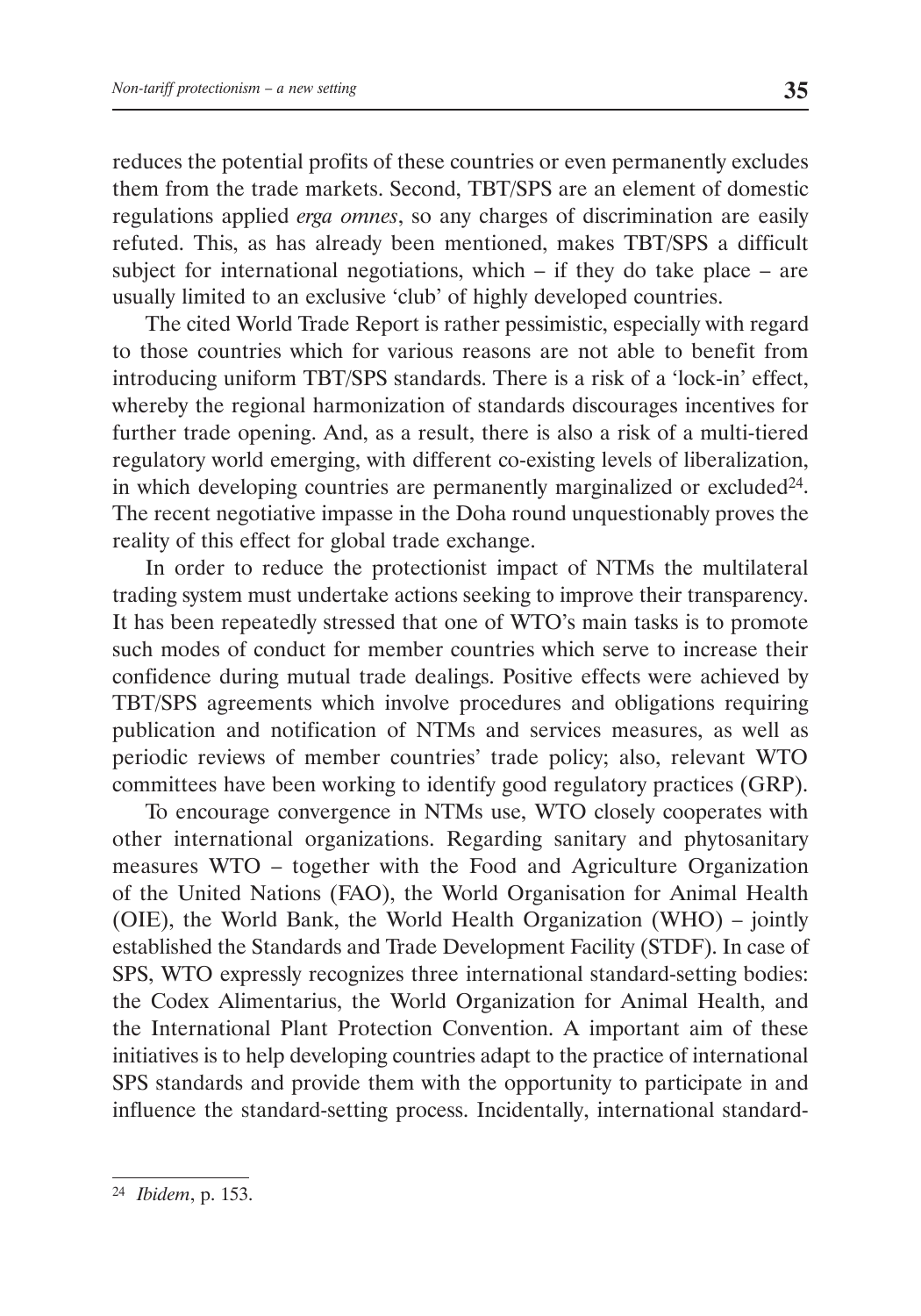setting cooperation runs smoothly mainly in the area of SPS; technical barriers, being more specific, are not so easily regulated.

Transparency is thus an important dimension of international cooperation and WTO practice on NTMs origin and use. As for the monitoring reports, the 8 th WTO Ministerial Conference in December 2011 directed the monitoring mechanism to be continued and strengthened. The situation will improve significantly when all the information is made available through the recently launched WTO database – Integrated Trade Intelligence Portal. Hopefully, it will be possible to consolidate cooperation and expand the recent collection through partnership with similar datasets developed by some international institutions and organizations – the Multi-agency Transparency in Trade Initiative25.

# 4.2. Perspectives of NTMs

At present, the new-sprung non-tariff restrictions cover a greater portion of global trade than all Africa's exports26. However, there is hope that this gloomy overall image of modern global trade may soon be brightening up. In a new long-run forecast, the global banking firm HSBC predicts that world trade will grow by close to 90% over the next 15 years – at first advancing modestly, because of the euro crisis, then vigorously27. What then should be the sources of this positive scenario?

In expert opinion, much depends on whether the failing Doha round, launched by WTO in 2001, will revive in the immediate future to boost the dynamics of international exchange. According to the Peterson Institute, the potential gains would be around 280 billion USD a year<sup>28</sup>.

 Unfortunately, so far the results of multilateral negotiations disappoint; Doha, a laudable multinational undertaking, seems to have been largely consumed by ambition and overblown expectations. The first problem was the number of countries: the current negotiations started with 155 WTO members, compared to 23 countries involved in the first round of GATT talks in 1947. Within such a huge group, divided by diverse economic levels and national interests, reaching agreement on some areas has proved extremely difficult. Second, the idea of Doha was to achieve a grand bargain in which practically all areas of world trade would be liberalised. It deliberately set

<sup>25</sup> *Ibidem*, p. 207.

<sup>26</sup> *Goodbye Doha, hello Bali*, 'The Economist', 8–14.09.2012, p. 10.

<sup>27</sup> *Protectionism alert,* 'The Economist', 30.06–6.07.2012, p. 13.

<sup>28</sup> *Goodbye Doha…, op. cit.*, p. 10.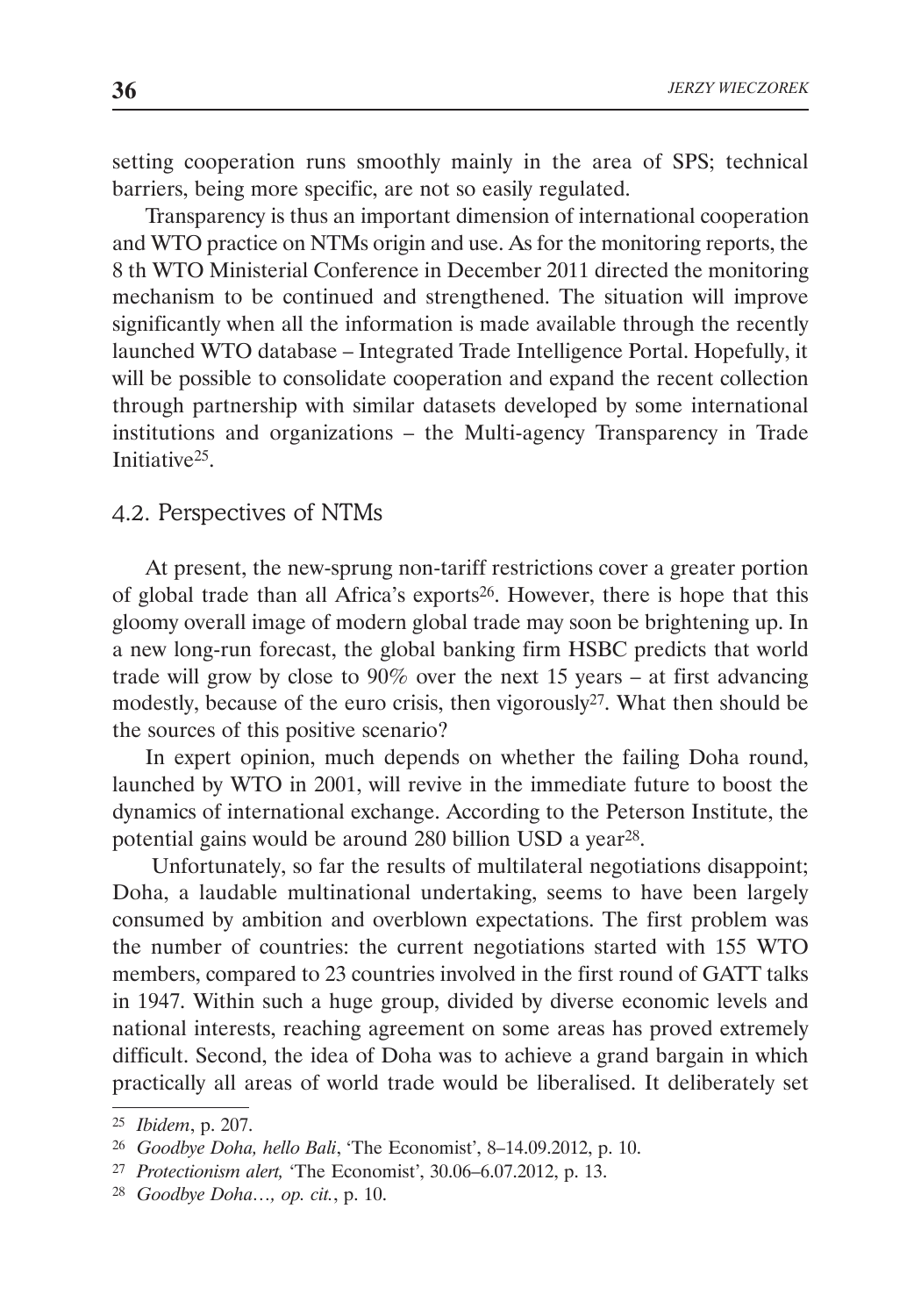out to cover not only traditional trade – manufactured goods, agriculture and services – but also a host of things more indirectly related to trade, for example antitrust, intellectual property and foreign-investment rules. With such fuzzy priorities the negotiative effort was bound to be fragmented and diffuse. Finally, the initially accepted general rule that 'nothing is agreed until everything is agreed' was virtualy impossible to put into practice.

A chance of positive results in the present crisis might be offered by the so-called 'Global Recovery Round'<sup>29</sup>. The project proposes to do away with the 'all-or-nothing' Doha rule, and allows the possibility of separate deals, progressing independently of one another. In line with this 'pragmatism', two solutions are suggested. First, since manufacturing represents around 55% of total trade, and services account for 20%, the Global Recovery Fund should focus on these two basic areas. Second, in view of the fact that bilateral free-trade agreements are the primary tool for liberalising international exchange, there is no reason to deprecate them as an alternative for Doha multilateralism. Another WTO principle – the 'most-favoured-nation' (MFN) clause – would then hold, meaning that mutual concessions between the sides of a free-trade deal would be applied to all WTO members, even if they do not reciprocate. In this way all bilateral agreements would gain multilateral status. The authors count on WTO to finish the Global Recovery Round by the next big meeting in Bali in December 2013.

The above idea deserves careful scrutiny, as it has evident strong points, offering precise and pragmatic solutions. However, it also possesses several drawbacks. First of all, its proposals generally favour the production/ exports interests of developed and highly developed countries, which largely monopolize the world market in manufactured goods. It is therefore obvious that they seek to improve their access to markets. Less-developed countries represent a different option: their main interests lie in opening world markets to their agricultural products. However, the developed economies are not interested in liberalising agricultural markets. And so, the when agricultural products were excluded as a negotiation target of the proposed Global Recovery Round, the reaction was immediate and scathing. Countries with agricultural products as the key exports (exceeding 60% in some developing economies) complained against holding agricultural trade hostage to the successful completion of the Doha round. Admittedly, said their representatives, agriculture makes up (depending on the source) only 7 to 9.2% of the total exchange, but this relatively small share is not

<sup>29</sup> *Ibidem*, p. 10.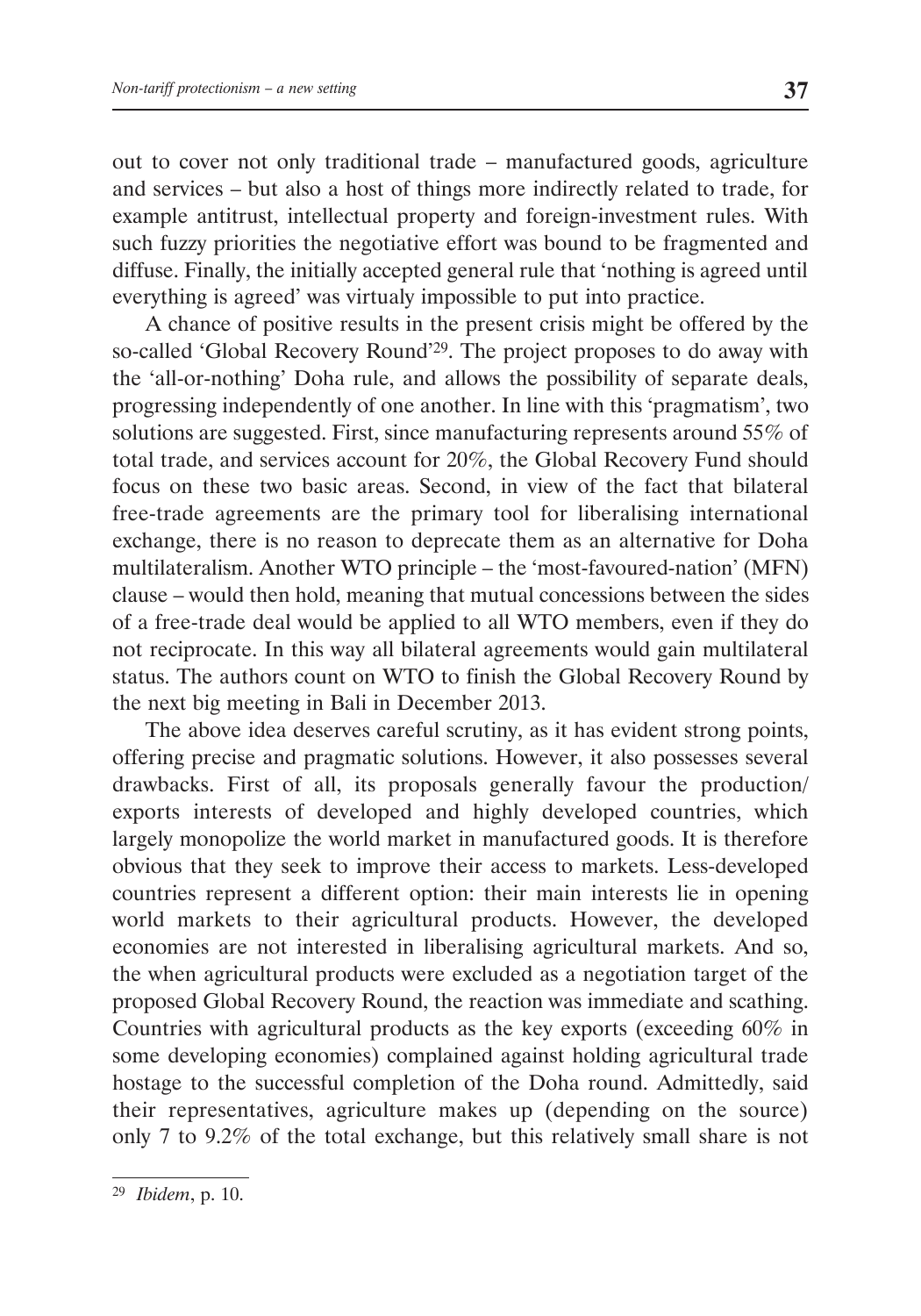merely a result of economic backwardness, but also the intensifying farm protectionism of the rich<sup>30</sup>.

Indeed, the new deal of the Global Recovery Round has many weak points, in terms of policy. An interesting proposition in itself, it will probably share the fate of many previous attempts aimed to bring Doha to a quick conclusion, and further expand the voluminous archives of wishful thinking. All in all, the present economic crisis does not encourage either serious discussions or actions of a liberalising nature.

**BIBLIOGRAPHY** 

Books

- Białowąs T., *Rozwój handlu międzynarodowego po II wojnie światowej* [Growth of international trade after WWII], Europejskie Centrum Edukacyjne, Toruń 2006.
- Budzowski K., *Ekonomiczne problemy handlu międzynarodowego* [Economic problems of international trade], Krakowska Szkoła Wyższa im. A. Frycza- -Modrzewskiego, Kraków 2008.
- Haliżak E., Kuźniar R., Symonides J. (eds.), *Globalizacja a stosunki międzynarodowe* [Globalization and international relations], Oficyna Wydawnicza Branta, Bydgoszcz–Warszawa 2004.
- James H., *The End of Globalization: Lessons from the Great Depression*, Mass: Harvard University Press, Cambridge 2001.
- Ludwikowski R.R., *Handel międzynarodowy* [International trade], C.H. Beck, Warszawa 2006.
- Nowak A.Z., Kozioł W.M. (eds.), *Handel zagraniczny. Perspektywa europejska*  [Foreign trade. A European perspective], Wydawnictwo Wydziału Zarządzania Uniwersytetu Warszawskiego, 2011.
- Misala J., *Wymiana międzynarodowa i gospodarka światowa. Teoria i mechanizm funkcjonowania* [International exchange and world economy. Functioning theory and mechanics], SGH, 2005.
- Orłowska R., Żołądkiewicz K. (eds.), *Globalizacja i regionalizacja w gospodarce światowej* [Globalization and regionalization in world economy], PWE, Warszawa 2012.

<sup>30</sup> See letter of ambassadors to WTO of the following countries: Argentina, Brazil, China, India, Nigeria and South Africa, published in 'The Economist', 6–12.10.2012, p. 20.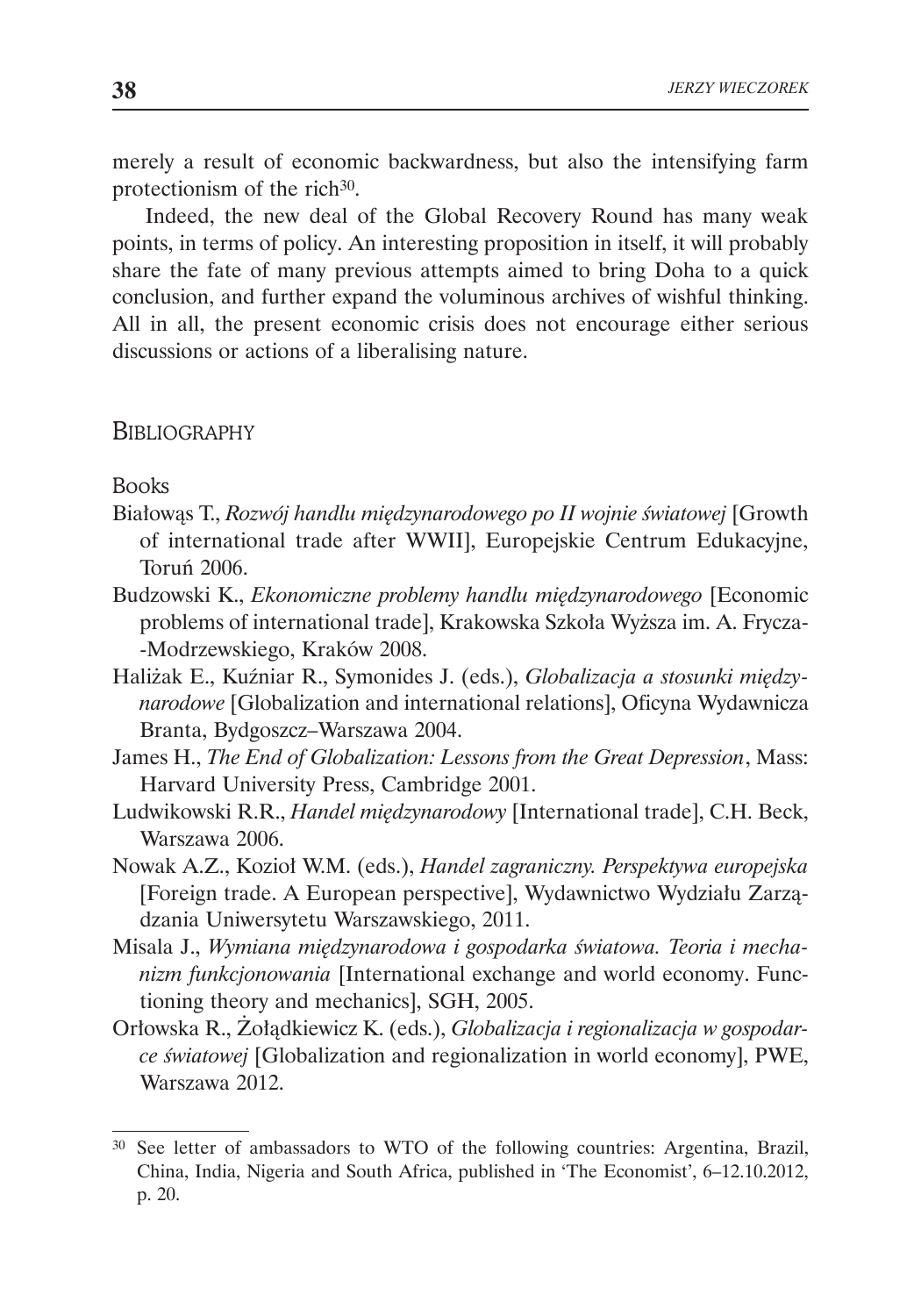- Rynarzewski T., *Strategiczna polityka handlu międzynarodowego* [Strategic policy of international trade], PWE, Warszawa 2005.
- Rynarzewski T., Zielińska-Głębocka A., *Międzynarodowe stosunki gospodarcze. Teoria wymiany i polityki handlu międzynarodowego* [International economic relations. Exchange and policy theory of international trade], Wydawnictwo Naukowe PWN, Warszawa 2006.
- Świerkocki J., *Zarys ekonomii międzynarodowej* [Outline of international economy], PWE, Warszawa 2011.
- Wieczorek J., *Znaczenie środków i barier pozataryfowych dla polskiego eksportu na rynkach rozwiniętych krajów kapitalistycznych* [Importance of non-tariff measures and barriers for Polish exports to developed capitalist markets], SGPiS, Monografie i Opracowania, nr 273, Warszawa 1989.

### Articles

*En campagne, Obama attaque la Chine à l'OMC*, 'Le Figaro', 18.09.2012. *State capitalism*, 'The Economist', 21–27.01.2012. *Protectionism alert*, 'The Economist', 30.06–6.07.2012. *The company that spooked the world*, 'The Economist', 4–10.08.2012. *iPhone, uCopy, i Sue*, 'The Economist', 1–7.09.2012. *Goodbye Doha, hello Bali*, 'The Economist', 8–14.09.2012.

### Document

*World Trade Report 2012. Trade and public policies: a closer look at non-tariff measures in the 21st century*, WTO, Geneva 2012*.*

Non-tariff protectionism – a new setting

### Summary

The analysis of non-tariff protectionism presented in the article in the context of its reasons, forms and influence on international trade results in a conclusion that we deal with a phenomenon that has immanently become part of the mechanism of global economy; both in the context of its structural form and opportunistic manifestations of activeness. Rather paradoxically, the countries that have achieved a high level of economic development try to protect their financial status with the use of NTM. Non-tariff protectionism demonstrates its restrictive form especially in the periods of crisis and hits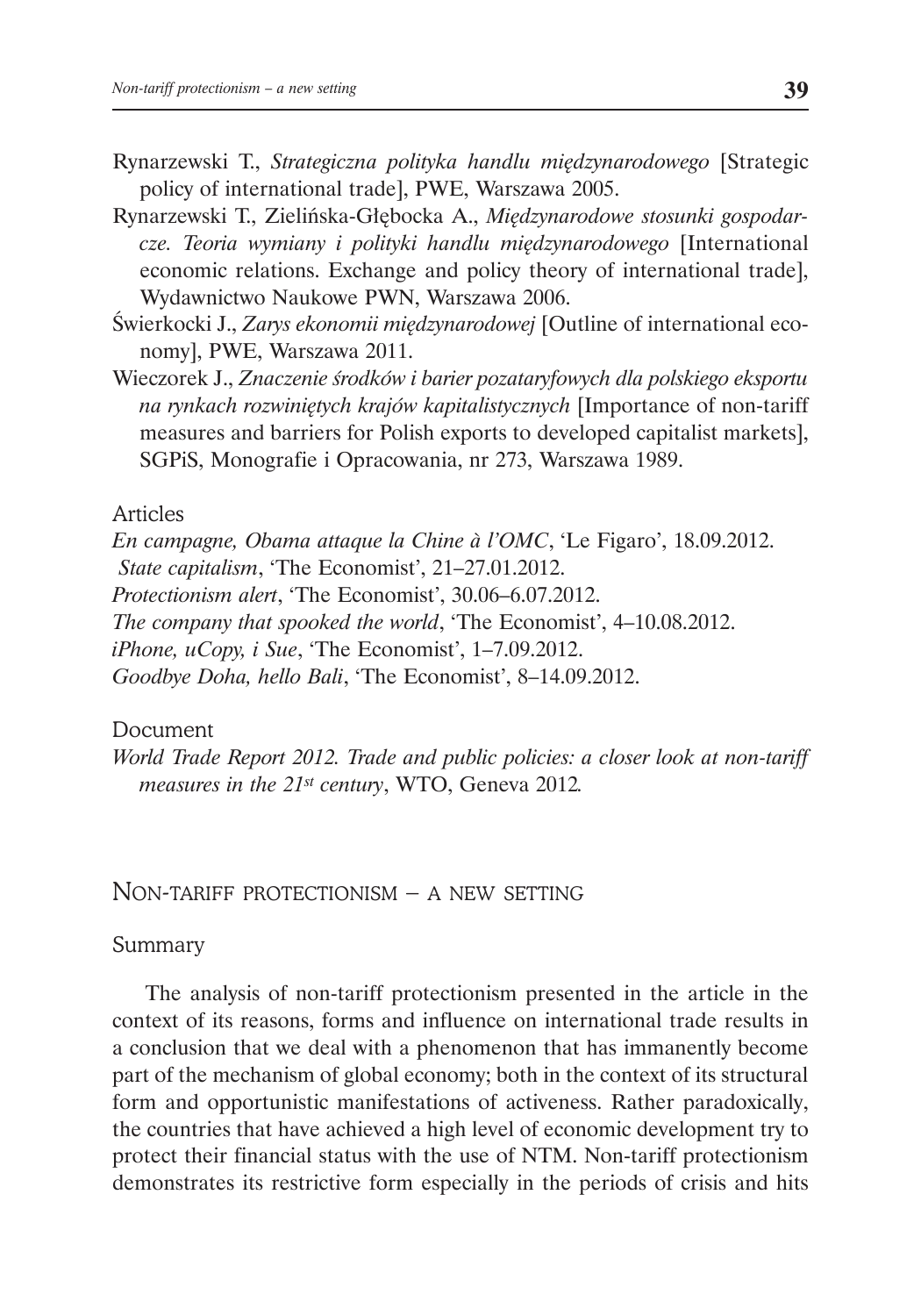the weaker links of international exchange – less developed countries. The changeable form of contemporary protectionism measures, often defined as a 'moving target', makes liberalization activities more difficult. They are more and more complex in the light of changes that are taking place in the contemporary world due to a more and more dynamic scientific and technological progress. That is why TBT/SPS have become so important in the whole range of non-tariff measures and difficulties with curbing their restrictive influence occur. Undoubtedly, it is necessary to increase efforts in order to awaken the conscience about threats resulting from the selfish use of NTM in international exchange and look for effective ways of fighting against non-tariff restrictions. It can be assumed that the efforts on the arena of the WTO and other international organizations that aim at the above-mentioned principles will reach an adequate critical mass necessary to start liberalization activities in international trade in the predictable future.

### Protekcjonizm pozataryfowy – nowa odsłona

#### Streszczenie

Dokonana w artykule analiza protekcjonizmu pozataryfowego zarówno w kontekście jego przyczyn, form, jak i wpływu na wymianę międzynarodową prowadzi do wniosku, iż mamy do czynienia ze zjawiskiem immanentnie wpisanym w mechanizm globalnej gospodarki w kontekście jej strukturalnej postaci i koniunkturalnych przejawów aktywności. W sposób dość paradoksalny to właśnie te kraje, które osiągnęły wysoki poziom rozwoju gospodarczego, starają się za pomocą NTM chronić swój status materialny. Protekcjonizm pozataryfowy objawia swoją restrykcyjną postać szczególnie w okresach kryzysowych, uderzając przy tym w słabsze ogniwa wymiany międzynarodowej – kraje mniej rozwinięte. Zmienna postać współczesnych środków protekcjonistycznych, określanych niejednokrotnie jako "ruchomy cel", utrudnia przy tym działania liberalizujące. Są one coraz bardzo złożone w świetle przemian, jakie zachodzą we współczesnym świecie, pod wpływem dokonującego się, coraz bardziej dynamicznego, postępu naukowo technicznego. Stąd takie znaczenie w arsenale środków pozataryfowych, jakie zyskały w ostatnim okresie TBT/SPS i trudności z ograniczaniem ich restrykcyjnego oddziaływania. Bezsprzecznie należy wzmóc wysiłki na rzecz budzenia świadomości zagrożeń wynikających z egoistycznego stosowania NTM dla wymiany międzynaro